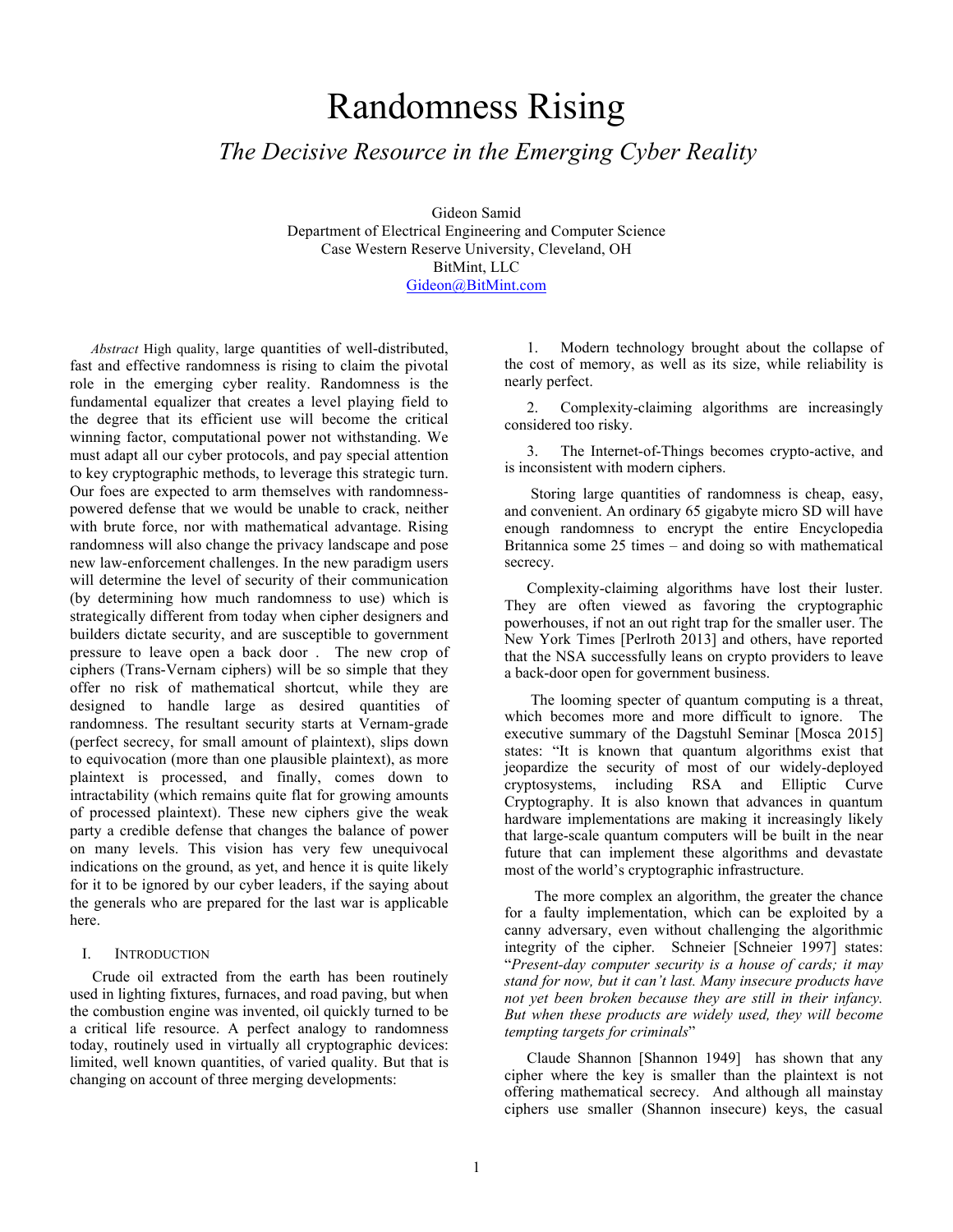reader will hardly discern it, as terms like "provingly secure", and "computationally secure" adorn the modern crypto products. At best a security proof will show that the referenced cipher is as hard to crack as a well-known problem, which successfully sustained years of cryptanalytic attacks [Aggrawal 2009]. The most commonly used such anchor problem is factoring of large numbers. The literature features successful practical factoring of numbers of size of 220-230 decimal digits [Kleinjung 2009, Bai 2016] . Even in light of these published advances, the current standard of 1000 bits RSA key is quite shaky. Nigel Smart offers a stark warning to modern cryptography: "*At some point in the future we should expect our system to become broken, either through an improvement in computing power or an algorithmic breakthrough*" [Smart 2016, Chap 5]

Alas, when one considers both motivation and resources, then these academic efforts pale in comparison with the hidden, unpublished effort that is sizzling in the secret labs of national security agencies around the world. As all players attempt to crack the prevailing ciphers, they are fully aware that the other side might have cracked them already, and this built-up unease invigorates the prospect of rising randomness: a crop of alternative ciphers, building security, not on algorithmic complexity, but on a rich supply of randomness.

The Internet of Things stands to claim the lion share of crypto activity, and many of those "things" operate on battery power, which drains too fast with today's heavy computational algorithms. Millions of those interconnected 'things' are very cheap devices for which today's crypto cost cannot be justified, yet broadcasting their measurements, or controlling them must be protected. These "things" can easily and cheaply be associated with a large volume of randomness which will allow for fast, simple and economical algorithms to insure reliable security, not susceptible to the mathematical advantage of the leading players in the field.

These three trends point to a future where randomness is rising.

A wave of new ciphers is in the offing where high-quality randomness is lavishly used in secret quantities designed to neuter even the much feared "brute force" attack, as well as withstand the coming "earthquake" of quantum computing, and resist the onslaught of open-ended, unmatched adversarial smarts. Ciphers that will deploy large amounts of randomness will wipe away the edge of superior intellect, as well as the edge of faster and more efficient computing.

A cyber war calls for communication among nonstrangers and hence symmetric cryptography is mainstay. All mainstay ciphers in common use today conform to the paradigm of using a small, known-size (or several known sizes), random key, and may be a small nonce to boot. These ciphers feature algorithmic complexity for which no mathematical shortcut was published, and all known computers will crack it only in a period of time too long to be of any consequence.

As the prospect of a global vicious cyber war looms larger, the working assumption of the warriors is that these fair-day ciphers described above may not be robust enough for their wartime purpose. Mathematical complexity in principle has not been mathematically guaranteed, although theoreticians are very busy searching for such guarantee. We can prove that certain mathematical objectives cannot be reached (e.g. general solution to a quintic function), but not prove that a multi-step algorithm that is based on detecting a pattern within data cannot be improved upon, with probabilistic methods further spewing solution uncertainty. Moreover, computational objectives which are proven to be impossible in the general case, are normally quite possible in a large subset (even a majority) of cases. There are infinite instances of polynomials of degree five, and higher that can be solved by a general formula for their class, limiting the practical significance of Abel's proof.

Given the stakes in an all out cyber war, or a wideranging kinetic war intimately supported by a cyber war, the parties preparing for that war will increasingly harbor unease about the class of alleged-complexity symmetric ciphers, and will be turning to randomness as a strategic asset.

High quality randomness is as rare as high quality crude oil. While this is more a literary statement than a mathematical phrase, the reality is that one needs to go as far as monitoring a nuclear phenomenon, like a rate of radiation flux emerging from a long half life radioactive material, to build a "purely random" sequence. This source is unwieldy, not very conversant, and not of scale. There are numerous "white noise" contraptions, which are non-algorithmic, but are not "pure", and any "non purity" is a hook for cryptanalysts. Third category is the algorithmic makers of randomness, commonly known as pseudo random number generators (PRNG). They are as vulnerable as the algorithmic complexity ciphers they try to supplant. The New York Times [Perlroth 2013] exposed the efforts of the government to compel crypto providers to use faulty PRNG which the NSA can crack (The dual elliptic curve deterministic random number generator). So to harvest high quality randomness in sufficient quantities is a challenge. To handle it, once harvested, is another challenge. In a cyber war randomness has to be properly distributed among the troops, and their integrity must be carefully safeguarded.

We don't yet have good and convenient randomness management protocols. The brute force use of randomness is via the 1917 Vernam cipher [Vernam 1918] which some decades later Claude Shannon has proven to be mathematically secure [Shannon 1949]. Theoretically, a cyber army properly equipped with enough randomness may safeguard the integrity of its data assets by rigorous application of Vernam. Alas, not only is it very wasteful in terms of randomness resources, its use protocols, especially with respect to multi party communications are very taxing and prone to errors. So we must re-think randomness management and randomness handling, and use effective protocols to accommodate the level of randomness reserves versus security needs.

The coming cyber war will be largely carried out with unanimated "things" exploiting the emerging tsunami of the Internet of Things. Many of the 60 billion "things" or so that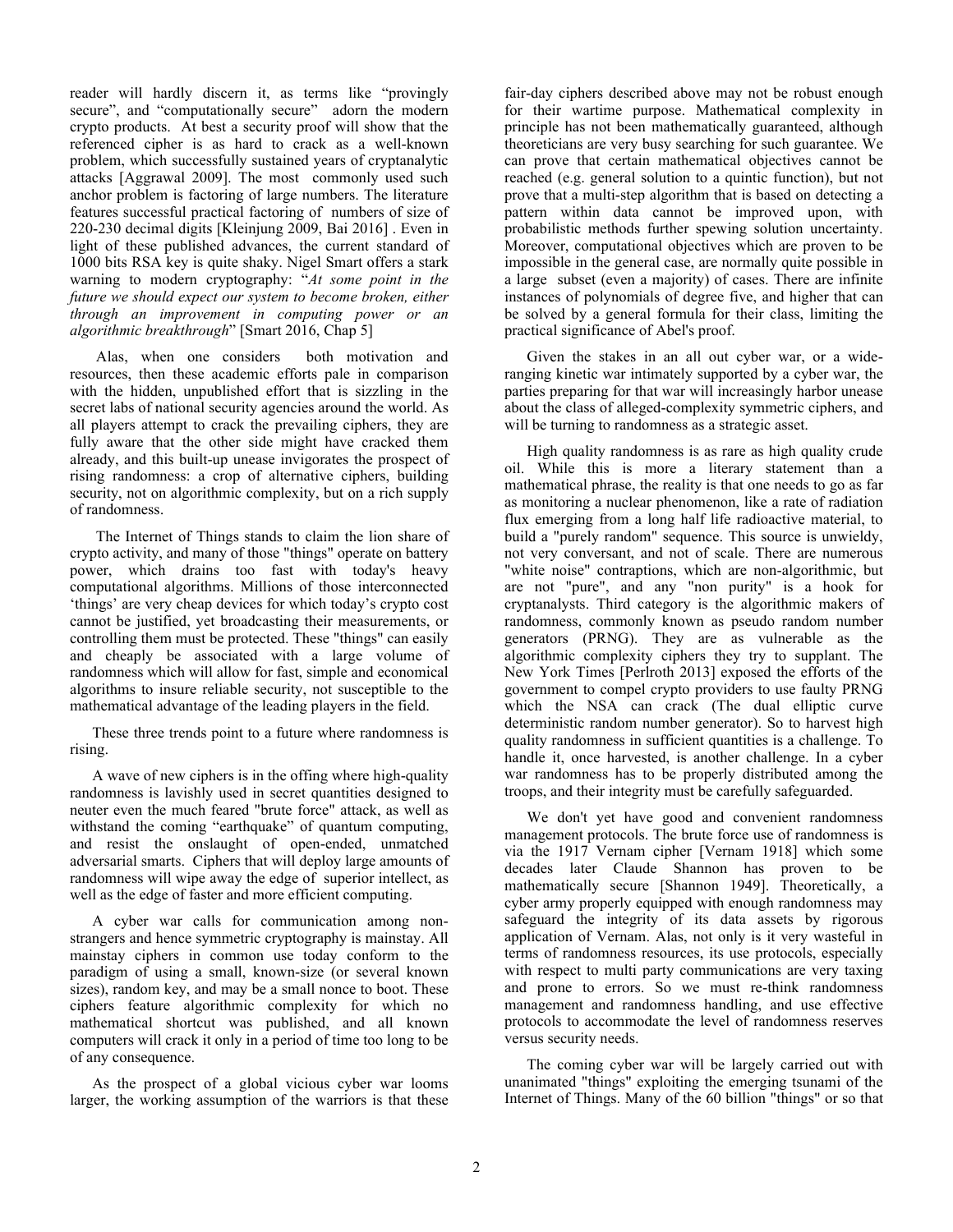would be fair game in the war, will have to communicate with the same security expected of human resources. Only that a large proportions of those warrior "things" is small, even very small, and powered by limited batteries that must preserve power for the duration of the war. These batteryoperated devices cannot undertake the computational heavy lifting required by today's leading ciphers. In reality, many 'smart things' are remotely controlled without any encryption, easy pray for the malicious attacker. Meanwhile, memory has become cheap, small-size, and easy. A tiny micro SD may contain over 100 gigabytes, and placed in a bee-size drone operated on a tiny solar panel. The working cipher for that drone will have to use simple computational procedure and rely for security on the large amount of randomness on it.

Modern societies allow for strangers to meet in cyber space, and quickly establish a private communication channel for confidential talk, play, pay or business. Part of the modern Cyber War will be to disrupt these connections. Cryptography between and among strangers also relies on intractability-generating algorithms, and hence this category is equally susceptible to stubborn hidden persistent cryptanalytic attacks. Any success in breaching RSA, ECC or alike will be fiercely kept in secret to preserve its benefit. Recognizing this vulnerability, modern cyber actors will shift their confidential communication channel tools from today's intractability sources to tomorrow probability sources, combined with randomness. Probability procedure, like the original Ralph Merkle procedure, [Merkle 1978] ,buy its users only a limited time of confidentiality, and hence subsequent algorithms will have to leverage this limited time privacy to durable privacy. Probability succumbs to unexpectedly powerful computers, but is immunized against surprise mathematical smarts.

Our civil order is managed through the ingenuous invention of money. Society moves its members through financial incentives; people get other people to work for them, and serve them by simply paying them. And it so happens that money moves aggressively into cyberspace. Digital money will soon be payable between humans, between humans and 'things' and between 'things and things'. Cyber criminals will naturally try to counterfeit and steal digital money. Here too, the best protection for digital money is randomness galore. [Samid 2014].

#### *A. How Soon?*

This thesis envisions a future when randomness becomes "cyber oil", the critical resource that powers up future cyber engines. The question then arises: how soon?

Clearly today (late 2016), this is not the reality in the field. Virtually all of cryptography, for all purposes, is based on ciphers, which use small keys of fixed size, and which are unable to increase the key size too much because of exponential computational burden. So when is this vision of 'randomness rising' going to actually happen, if at all?

As more and more of our activities steadily migrate into cyber space, more and more nation states and other powerful organizations take notice, and realize that their very well being hinges on cyber integrity. Looking to minimize their risks, all players will be steadily guided to the safe haven of randomness. By the nature of things the arena is full of many small fish and a few big fish. The small fish in the pond are very reluctant to base their welfare and survival on ciphers issued, managed, and authorized by the big players, suspecting that these cryptographic tools have access hooks, and are no defense against their prospective adversaries. Looking for an alternative, there seems to be only one option in sight: Trans Vernam Ciphers, as defined ahead: ciphers that operate on at-will size randomness and that can be gauged as to the level of security they provide, up to Vernam perfect security. Randomness is an available resource, and it neutralizes the advantage of the bigger, smarter adversary. The more imminent, and the more critical the coming cyber war, the faster this envisioned future will materialize.

#### II. RANDOMNESS-POWERED VARIABLE SECURITY PARADIGM

The current security paradigm is on a collision course with ultra fast computing machines, and advanced cryptanalytic methodologies. Its characteristic, fixed size, small key becomes a productive target to ever-faster brute force engines, and ever more sophisticated adversarial mathematical insight. As cryptography has risen to become the win-or-lose component of the future wars, this looming risk is growing more unacceptable by the day. Serious consumers of high-level security have often expressed their doubt as to the efficacy of the most common, most popular symmetric and asymmetric ciphers. And they are talking about financial communication in peacetime. Much more so for a country or a society fighting to maintain its civil order, and win a fierce global war.

This pending collision is inherent in the very paradigm of today's cryptographic tools. The harm of this collision can be avoided by switching to another paradigm. The alternative paradigm is constructed as a userdetermined randomness protection immunized against a smarter adversary.

The idea is to replace the current line-up of complexity-building algorithms with highly simplified alternatives. Why? Complexity-building algorithms are effective only against an attacker who does not exceed ,the mathematical insight of the designer. The history of math and science in general is a sequence of first regarding a mathematical objective or a challenge of science as daunting and complex, while gradually, gaining more and more relevant insight and with it identifying an elegant simplicity in exactly the same situation that looked so complex before. One may even use complexity as a metric for intelligence: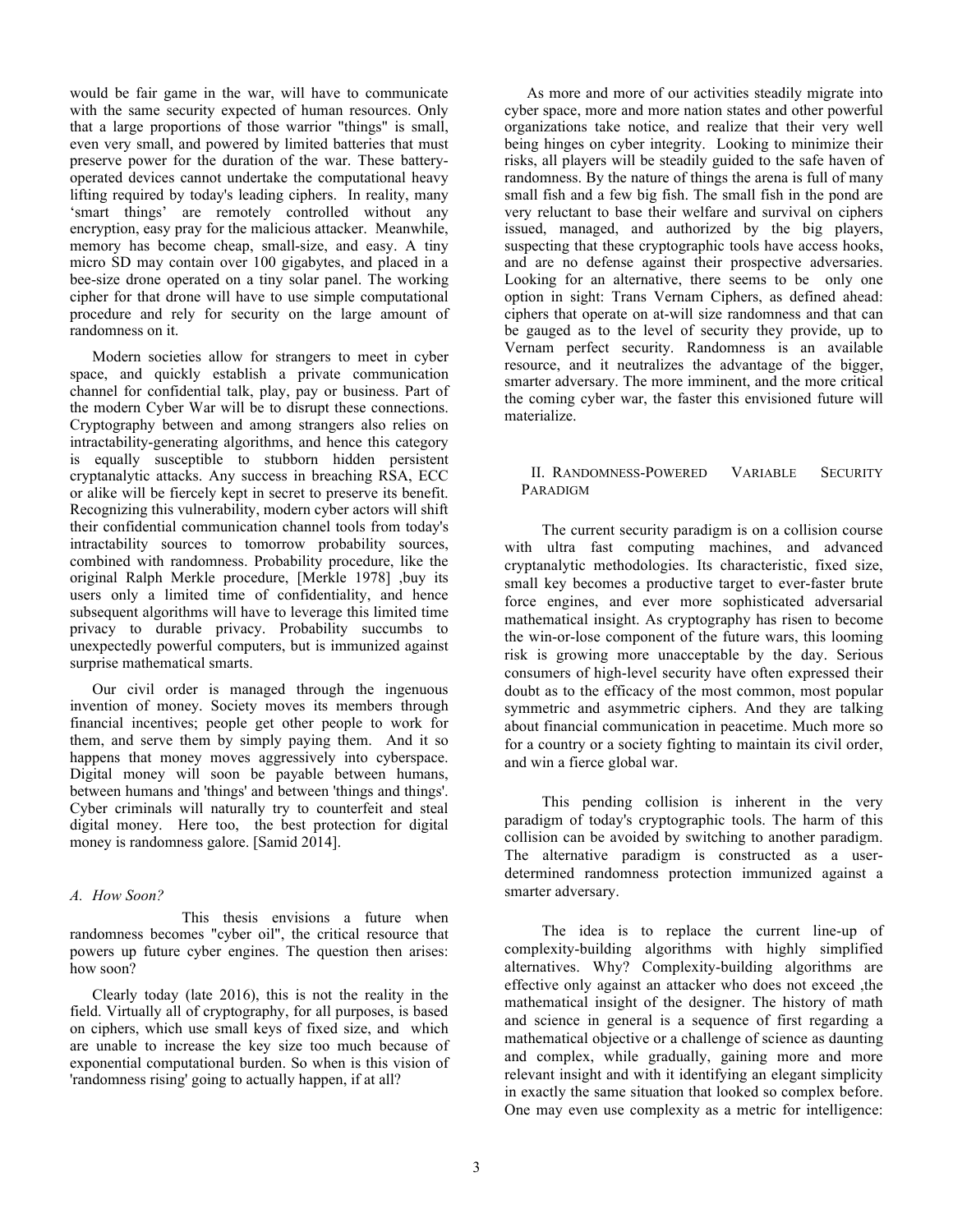the greater the complexity one sees as simplicity, the higher one's intelligence. Theoretical mathematicians have been working hard trying to prove that certain apparent complexity cannot be simplified. These efforts are unproductive so far, but even if they are successful, they relate only to the theoretical question of complexity in worst possible case, while in practical cyber security we are more interested in the common case, even in the not so common case, as long as it is not negligible in probability. And the more complex an algorithm, the more opportunity it presents for mathematical shortcuts, and hence the current slate of ciphers, symmetric and asymmetric, is at ever greater risk before the ever more formidable cryptanalytic shops popping around the world, as more countries realize that their mere survival will turn on their cyber war weaponry.

So we are looking at a shift from complexity building algorithms to simplicity wielding algorithms: algorithms that are so simple that they live no room for any computational short cut, no matter how smart the adversary.

And since the algorithms will be simple, the security will have to come from a different source. That source is randomness. And unlike the randomness of today's paradigms, which is limited, of known quantity, and participating in a cryptographic procedure of fixed measure of security -- the new paradigm will feature randomness of varied and secret quantity, where said quantity is determined by the user per case, and also said quantity determines the security of the encrypted message. This means that the users, and not the cipher designer, will determine the level of security applied to their data. The open-ended nature of the consumed randomness will neuter the last resort measure of brute force cryptanalysis. The latter only works over a known, sufficiently small size randomness.

A cryptographic paradigm calling for "as needed" consumption of randomness, is inherently approaching the mathematical secrecy offered by Vernam cipher, in which case all cryptanalytic efforts are futile. Alas, Vernam cipher per se is extremely unwieldy and uncomfortable, so much so that its use in a cyber war appears prohibitive. Albeit, when one examines Shannon proof of mathematical secrecy one notices that it is not limited to Vernam per se, it is limited by the constrain that the size of key should not be smaller than the size of the encrypted plaintext. This opens the door to paradigms in which a very large key (lots of randomness) is used to encrypt successive series of plaintext messages going back and forth. As long as the total bit count of the encrypted messages is smaller than the randomness used in the key, then the correspondents will enjoy complete mathematical secrecy. The first crop of "randomness rising" ciphers do just that.

We envision, therefore the coming cyber war where combatants are loaded with sufficient quantities of high quality randomness, and consume it as the war progresses. The combatants themselves (the users) decide for each case, and each circumstances how much randomness to use.

#### III. TRANS-VERNAM CIPHERS

We define trans-Vernam ciphers as ciphers, which effectively operate with any desired level of randomness (key), such that their security is a rising monotonic function with the amount of randomness used, and is asymptotically coincident with Vernam's perfect secrecy.

The term "effectively operate" implies that the computational burden is polynomial with the size of the randomness. For most of the prevailing ciphers today this is not the case. Computational burden is typically exponential with the size of the key.

Basically, a Trans-Vernam Cipher (TVC) is changing the source of security from algorithmic complexity to crude randomness. And that is for several reasons: (i) algorithmic complexity erodes at an unpredictable rate, while a measure of high-quality randomness is by its definition not vulnerable to any superior intelligence, and its cryptanalytic resistance is directly proportioned to its quantity, (ii) ciphers based on algorithmic complexity offer a fixed measure of security, which their user cannot further tailor. So naturally some use is overuse (too much security investment), and some use is underuse (too little security investment). The user is locked to whatever measure offered by the deployed algorithm. By contrast a trans-Vernam Cipher has, what can be described as, 'neutral algorithm' and the security is determined by the quality and quantity of the used randomness, which is the user's choice per case. So the user can choose more randomness for high value secrets, and less randomness for low value secrets; (iii) Speed and energy: the computational burden for algorithmic ciphers is high, with great energy demand, and the speed is relatively low. By contrast. a TVC cipher is fast and enjoys low energy consumption.

# *A. Security Perspective*

Nominal ciphers offer a fixed security expressed in the intractability they offer to their cryptanalyst. This security is largely independent of the amount of plaintext processed, and is limited by the brute force strategy that is guaranteed to crack the cipher. More efficient cryptanalysis may happen on account of unexpected highly efficient computing machines, or on account of unexpected mathematical insight. From a purely cryptographic standpoint there is no limit on the amount of text that is used by a given cipher over the same key, except to the extent that more will be compromised should the key be exposed. That means that if the intractability wall holds, the amount of text can be as large as desired.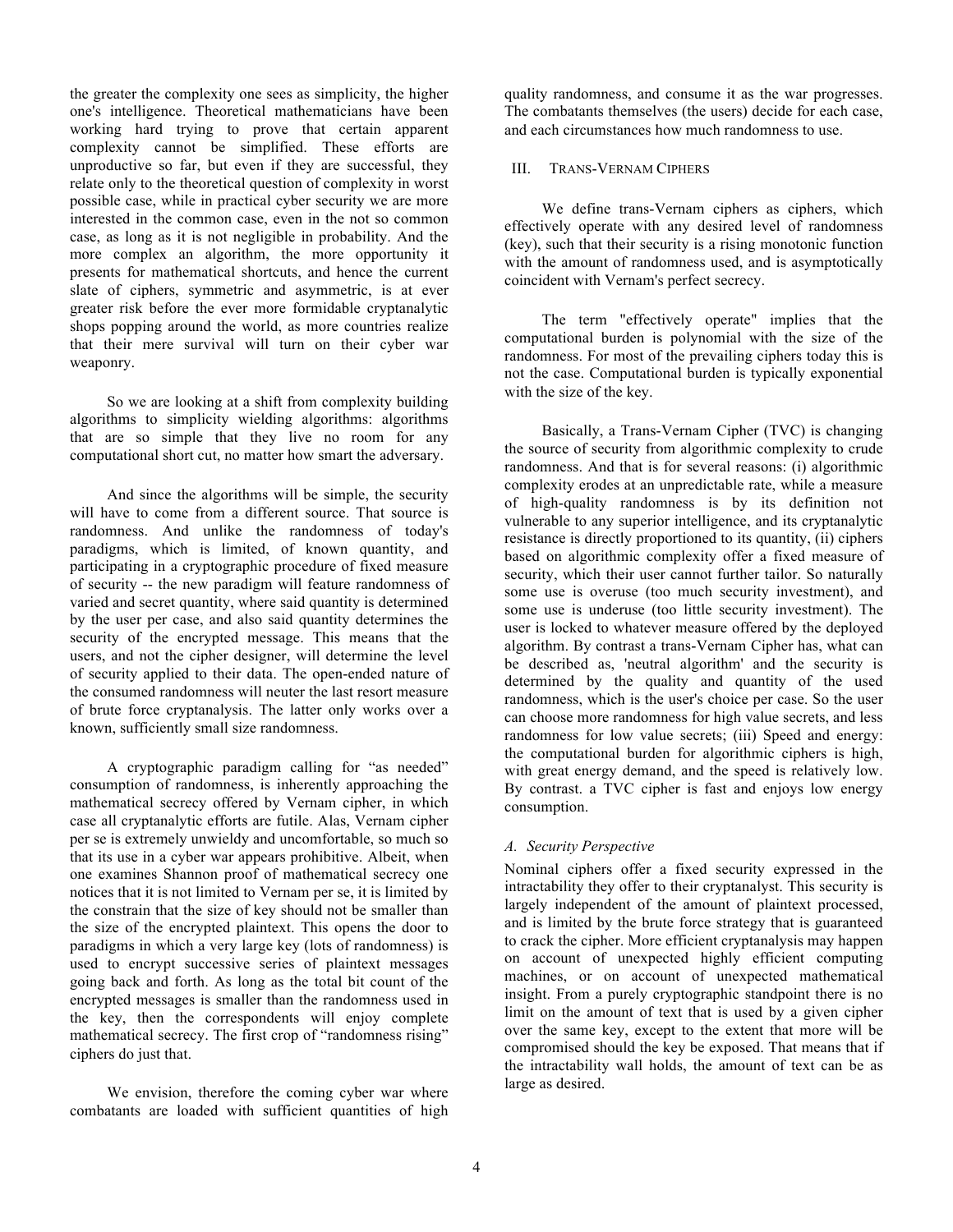By contrast, Trans-Vernam ciphers using a fixed key will offer an eroding level of security commensurate with the amount of plaintext used over the same key. Why then even think of replacing nominal fixed-security ciphers with TVC, which offer less and less security as more plaintext is processed? The reason is simple: the initial security offered by TVC, namely when the amount of plaintext is small, is higher than any security offered by nominal ciphers. And what is more, the growing loss of security, as the amount of plaintext grows is well gauged, and will rationally figure out into the user's risk analysis. While nominal ciphers offer a fixed intractability, TVC first offer perfect mathematical secrecy (Vernam security), then slide into "equivocation security", and as more and more plaintext is coming through, the resultant security is effected through intractability. And of course, once the key is changed, the security readily jumps to Vernam, from there to Equivocation grade, and finally to intractability protection. We will see later that TVC keys may be replenished in an "add-on" mode where the used key is combined with new key material. Equivocation security is defined as the case where an infinitely smart and omnipotent cryptanalyst is at most facing two or more plausible plaintexts without having any means for deciding which is the plaintext that was actually used. Nominal degree of equivocation is measured by the count of plaintext options above some threshold of plausibility. Albeit, *functional equivocation* is more intricate, and less objective: it measures the "interpretation span" per case. For example: If the cryptanalyst faces 4 plausible plaintexts like: "we shall attack at 6pm", "we shall attack at 6:30pm", "we shall attack at 6:45pm" and "we shall attack at 7:00pm", then his equivocation will be of a lesser degree compared to facing two options: "we shall attack from the north" and "we shall attack from the south". When sufficient plaintext is going through a Trans Vernam Cipher, equivocation fades away, and plain old intractability is all that is left.

The concept of a unicity length is akin to this analysis, and in principle there is nothing new here, except in the actual figures. If Vernam (perfect) security extends only to a small measure of plaintext, and equivocation dies down soon after, in terms of plaintext processed, then there is little use for a TVC. The novelty is in finding ciphers that can offer a slow deterioration of equivocation and a similar slow deterioration of intractability. The Vernam range has been fixed by Claude Shannon: as soon as the plaintext is one bit larger than the key, mathematical secrecy is lost, and equivocation kicks in. The challenge is to create a cipher where equivocation deteriorates slowly with the amount of the plaintext, and similarly for the intractability. We will discuss ahead some sample ciphers so designed.

The simplest TVC is a slightly enhanced Vernam cipher. Given a key of size k bits, as long as the size of the plaintext (p) is smaller or equal to n ( $p \le k$ ), the ciphertext is mathematically secure. For p larger, but close to k, there is no longer mathematical security but equivocation kicks in.

In the simple case where the key is reused,  $(p=2k)$  then asymptotically for  $p \rightarrow \infty$  equivocation evaporates. Yet, one can devise better ways for using the k key bits to encrypt a p > k plaintext.

Since a TVC can operate with very large keys without prohibitive computation, it is a serious question for the cryptanalyst as to how much key material was used. Clearly if the key is of sufficient amount compared to the plaintext then all cryptanalytic efforts are futile and wasteful. The situation is a bit better for the cryptanalyst at the equivocation zone, and more hopeful in the intractability zone.

We make a clear distinction between symmetrical and asymmetrical cryptography, and will discuss each type separately.

# *B. Symmetric TVC*

Since Vernam is a symmetric cipher, it is natural to start the discussion of Trans Vernam ciphers with respect to symmetric species. Even within the "Vernam zone" of perfect security ( $p \le k$ ) the actual use is quite inconvenient, especially in the case of group communication. Let t parties share a large enough Vernam key (size k), which they use sequentially as plaintexts are showing up. For the group to properly manage this task, it would be necessary for every party to be fully aware of all the messages that were encrypted with this key, in order to know the exact spot from where to count the next encryption. One shift, in one bit count, creates a complete nonsense at the other end because the key itself is guaranteed to be fully randomized.

Instead, one may opt for a cipher such that when used by a group, any one would be able to write to anyone else without tracking the messages others have been using with the same key, and the same cipher; mindful only of the total extent of the use. We call this the "independent use" property and the cipher "the independent use cipher".

The following section offers some specific published Trans-Vernam ciphers in use today. One would expect a wave of similar TVC specimen to come forth and become the powerful tools for the cyber war of tomorrow. Randomness is rising, and its role in cyber defense is shaping the outcome of the emerging cyber reality.

# *1) T-Comm: Pre-Shared and AdHoc Randomness Protocol*

The simplest symmetric crypto case is the case where Alice and Bob who share a secret, open a confidential line of communication passing through insecure territory. Nominally we would have them share, say, an AES key and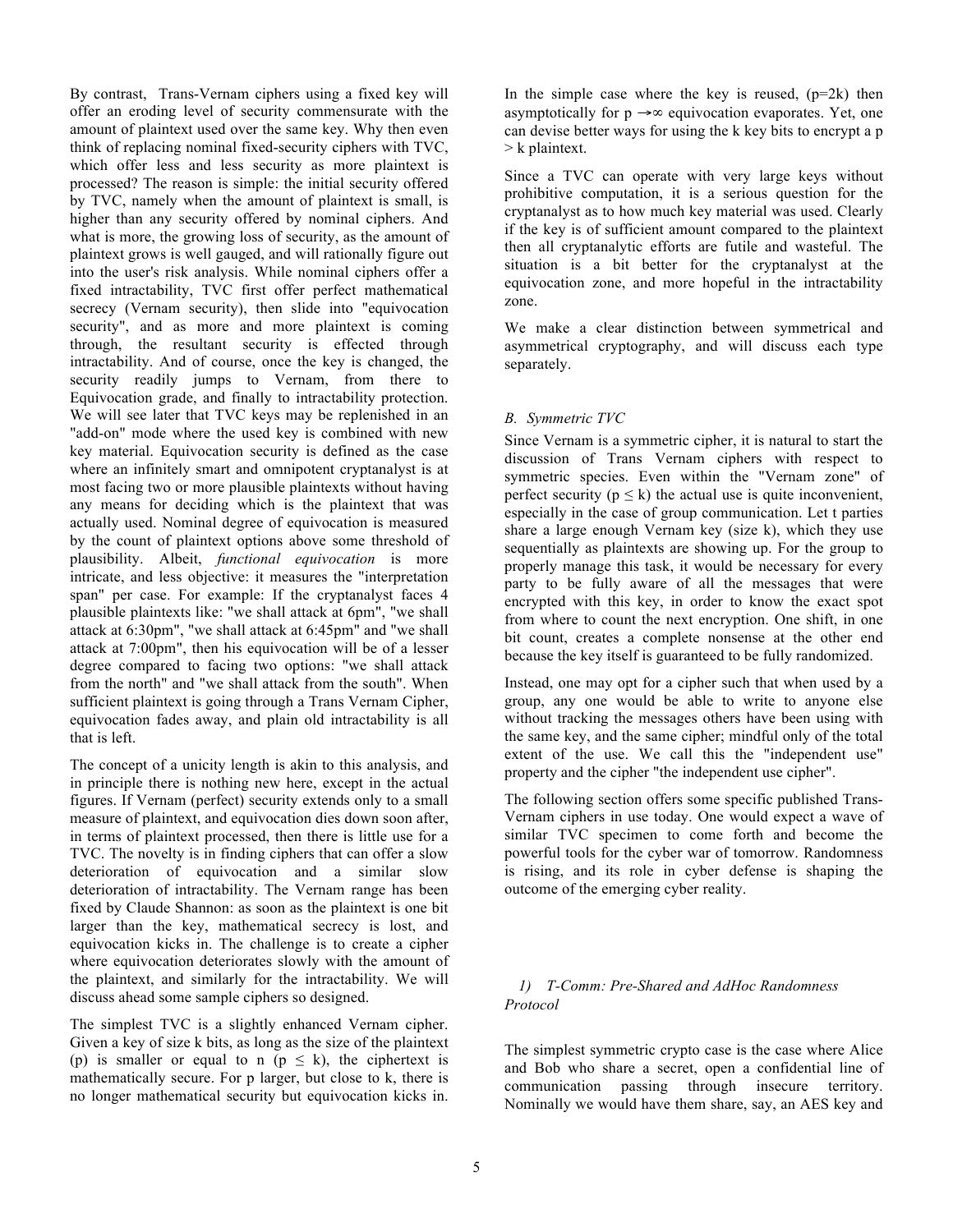use it until they replace it. Thereby they are vulnerable to an attacker with fast enough brute force tools, or with undisclosed mathematical insight to breach the AES complexity. Using TVC Alice and Bob might resort to T-Comm (T for transposition). In that case Alice and Bob will use a shared secret S of secret size, to create secure communication which begins with Vernam security, deteriorate to equivocation security, and ends up with intractability security -- where the cryptanalyst is clueless as to which security mode he or she is facing since the size of the shared secret S is part of its secrecy. And the cryptanalyst is further clueless as to whether Alice and Bob changed their shared secret and thus have regained Vernam grade security.

The T-Comm protocol is computationally simple and it can readily handle very large size keys. T-Comm is especially of interest because on top of the shared randomness, S, it also uses ad-hoc randomness, *A*, which also changes as often as desired.

**The T-Comm Protocol**: Alice selects a random bit sequence (nonce), R, and sends it over to Bob. Bob combines R with the shared secret, S, to form a bit sequence,  $Q = f(S,R)$ . Bob then parcels Q to *t* consecutive non-repeat subsets. Reference [Samid 2016B] describes various ways of doing so. Bob then uses a non-algorithmic "white noise" randomness source to generate a random transposition of the *t* elements that comprise the sequence Q. Applying this *A* randomness, Bob generates a permutation of Q:  $Q_t = f(Q, A)$ , and passes  $Q_t$  to Alice. Alice generates Q like Bob, and first she examines  $Q_t$  to verify that it is a permutation of Q. If it is not, then either one of them made a mistake, or she is not talking to Bob. If  $Q$  and  $Q_t$  are permutations of each other then Alice is convinced that it is Bob on the other side of the blind line. Furthermore, Alice now knows what ad-hoc randomness, *A*, Bob has used to transform  $Q$  to  $Q_t$ . *A* can serve as the basis for Alice and Bob session communication, either as a straight transposition cipher, or as a component in a broader cipher. The off chance that Bob will be able to guess a proper permutation of Q is determined by the size of the shared secret, S, which is the choice of the user.

At any time either party may call for re-application of this so called 'session procedure' and continue to communicate using a different ad-hoc randomness. This is particularly called for each time the parties are mutually silent for a while, and there is a suspicion that an identity theft event got in the middle.

This T-Comm procedure is free from any heavy computation, and will work for small or large size S, R, and Q. We can prove, see [Samid 2016B] that for plaintexts P smaller than S T-Comm offers Vernam security. Above that it offers equivocation, and then gradually it drops to intractability security.

It is noteworthy that while  $Q_t$  is exposed and hence  $|Q|=|Q_t|$ are exposed too, and the same for R, this does not compromise S which can be larger from both R and Q.

A simple example is to construct Q such that  $Q = f(S_h, R)$ , where  $S_h$  is a hash of S:  $S_h$  = Hash(S, R). In that case even if some n messages have been compromised and all use the same secret S, there exists equivocation as to the plaintext that corresponds to ciphertext n+1.

T-Comm is immunized from brute-force attack, and its intractability defense is determined by the user, not by the cipher designer. By choosing a nonce R of a proper size, the parties will determine the number of permutation elements, t, and with it the per-session brute force search scope for *A*  (t!). Once a given *A* is tried, it may project back to an S candidate, which must then be checked against the other plaintexts for which it was used. And since S may be larger then the combined messages used with it, the cryptanalyst remains equivocated.

# *C. "Walk-in-the-Park" (WaPa) Cipher*

This cipher is based on the simple idea that a trip can be described either by listing the visited destinations, or by listing the traveled roads. Anyone with a map can readily translate one description to the other. Without a map any trip with no repeat destinations can be translated from one expression to the other by simply building a map that would render both expressions as describing the same trip. So a trip described as beginning in agreed-upon starting point then visiting destinations: A, B, and C, can be matched with a trip described as beginning at the same starting point then taking roads x, y, and z. The matching map will look like:

$$
MAP = [start] \n---x\n---[A] \n---y\n---[B] \n---z\n---z\n---[C]
$$

Cryptographically speaking, the destination list may be referred to as the plaintext, P, the list of traveled roads may be viewed as the ciphertext, C, and the map, M, may be regarded as the key that matches the two:

$$
C = \text{Enc}(P, M); P = \text{Dec}(C, M)
$$

Similarly to Vernam, WaPa allows for every ciphertext to be matched with a proper size plaintext, and hence, like with Vernam, possession of the ciphertext only reveals the maximum size of the corresponding plaintext, giving no preference to any possible plaintext – mathematical secrecy. See analysis in [Samid 2004, Samid 2002].

The map, or what is more poetically described as the "walking park," is shared by the communicating parties, Alice and Bob. If the map is completely randomized then it must be of a finite size. So, inevitably, if Alice and Bob keep using this "walk in the park" cipher more and more, they, will at some point, have to revisit previously visited destinations. Once that happens then the Vernam grade of the cipher is lost. Initially the cipher will drop into equivocation mode where a given plaintext (list of visited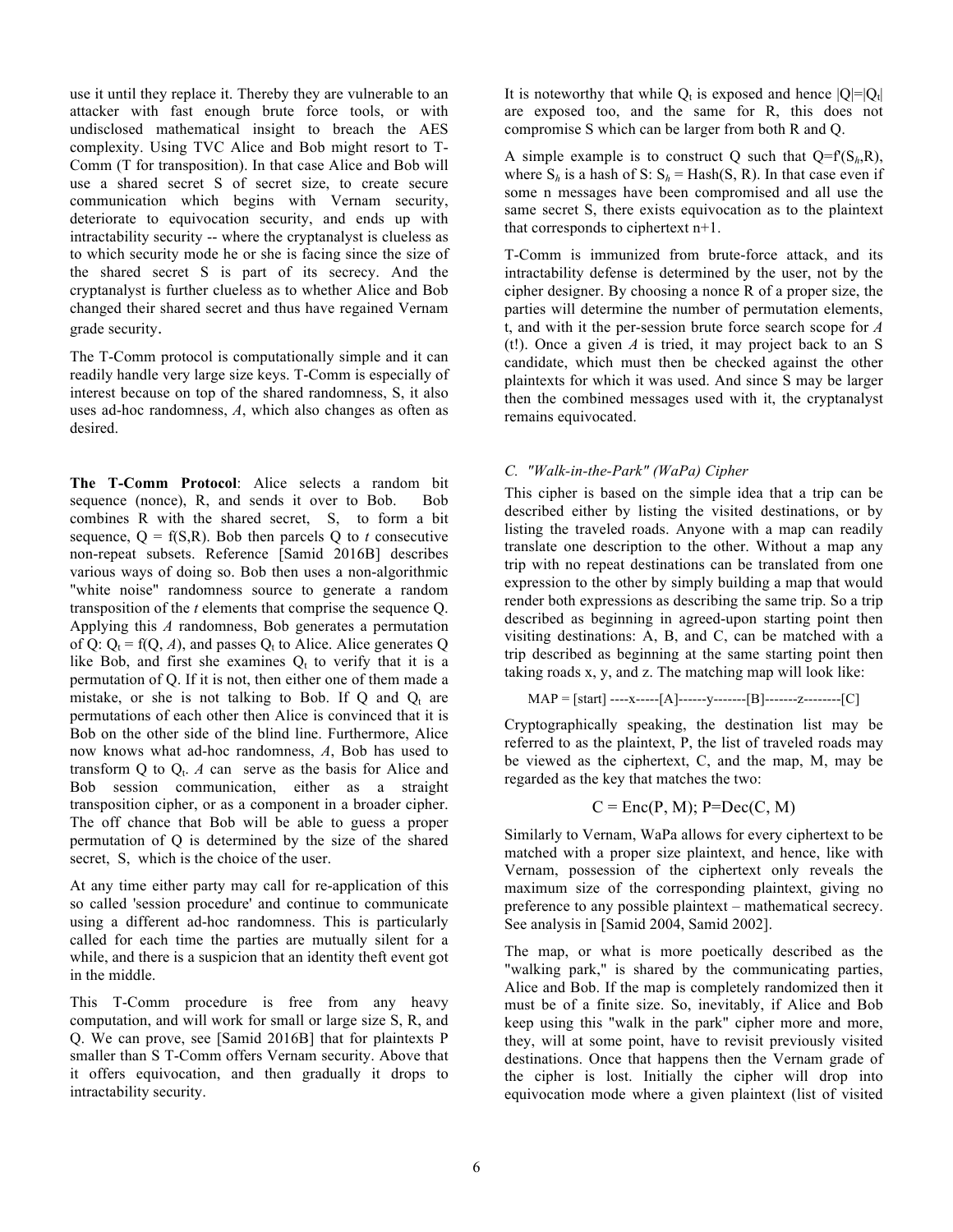destinations) could be matched with more than one possible ciphertext (list of traveled roads). As more and more destinations are being revisited (and hence more and more roads too) then equivocation vanishes, and sheer intractability is left to serve as a cryptanalytic wall. Exactly the TVC pattern. Alternatively, a finite size park, will be used as an arithmetic series where the next element is based on the identity of previous elements (e.g the Fibonacci series), and in that case the park may grow indefinitely, but since the fully randomized section is limited, the initial Vernam security eventually deteriorates.

It is noteworthy that the encryption and decryption effort is proportional to the amount of plaintext or ciphertext processed, regardless of the size of the map. By analogy: Walking 10 miles on a straight road takes about as much time as walking the same distance in one's backyard, going round and round. So Alice and Bob can arm themselves with a large as desired randomized park (key) to allow for a lot of plaintext to be encrypted with Vernam security followed by highly equivocated use, and the secret of the size of the park will keep their cryptanalyst in the dark as to whether any cryptanalytic effort is worthwhile or futile.

#### *D. Factorial Transposition Cipher*

Transposition may be the oldest and most used cryptographic primitive, but its 'factorial' capacity was never used in a serious way*. t* distinct ordered elements may show up in *t!* (factorial) different ways. And hence a simple transposition cipher over *t* elements which may use a key randomly pulled out of a key space of size *t!* will result in a ciphertext that may be constructed from any choice of the *t!* permutations. And to the extent that two or more of these permutations amount to plausible plaintexts, this simple primitive will frustrate its cryptanalyst with irreducible equivocation. It is important to emphasize that for this equivocation to play, the key space must be of size *t!*, which we will call 'factorial size', and the resultant primitive we will call 'factorial transposition'. The practical reason why such powerful ciphers were not used is simple: *t!* is super exponential, it is a key space of prohibitive dimensions with respect to nominal cryptography today.

Alas, TVC is a perfect environment for factorial transposition. References [Samid 2015A, Samid 2015B] describe a factorial transposition cipher. It's intractability is proportional to the permutation size (the value of *t!*), clearly consistent with the TVC paradigm. Its equivocation can be readily achieved through the use of decoy: Alice and Bob share a permutation key,  $k \in K$ , defined over any arbitrary number of permutation elements, *t*, up to a value  $t_k$ ! = |K|, where  $|K|$  is the size of the permutation key space K. Alice will construct a plaintext string, P, comprised of p transposition elements ( $p < t$ ). She will then concatenate P with another screen to be referred to as decoy, D of size d elements, such that  $p+d = t$ . The concatenated string, Q, is comprised of  $q=p+d = t$  elements.

Applying the shared secret, k, Alice will transpose Q to  $Q_t$  =  $T(Q, k)$  and send  $Q_t$  over to Bob. Bob will use the shared secret k to reverse  $Q_t$  to  $Q$ . He will then separate  $Q$  to the plaintext P and the decoy D, and be in the possession of P.

The decoy D may be so constructed that a cryptanalysts analyzing  $Q_t$  will not be able to unequivocally determine which  $k \in K$  was used because certain mixtures of P'+D' such that  $P' \neq P$  and  $D' \neq D$ , will make as much sense as P and D, and the fact that the transposition is factorial keeps all plausible combinations as plausible as they were before the capture of the ciphertext. Reference [Samid 2015B] presents various ways to construct D.

By way of illustration consider a plaintext  $P = We$  Shall Attack from the North". Let it be parsed word-wise, and then define a decoy,  $D =$  "\* South East West". The concatenated  $Q = P + D = P \parallel D$  is comprised of 10 words, which requires a key space of  $10! = 3,628,800$ , from which a single key is drawn uniformly to create  $Q_t$ , say:

#### $Q_t$  = "South Attack  $*$  East the We North Shall West"

The intended recipient will reverse-transpose  $Q_t$  to  $Q_t$ , ignore whatever is written right of the "\*" sign, and correctly interpret the plaintext. A cryptanalyst will clearly find four plaintext candidates, each of which could have been transposed to  $Q<sub>t</sub>$ , but none of the four has any mathematical preference over the others: equivocation.

 Factorial Transposition can also be extended to achieve Vernam security: Let P be an arbitrary plaintext comprised of p bits. We shall construct a decoy D as follows:  $D = P \bigoplus \{1\}^n$ . D will then be comprised of p bits, and the resultant  $Q = P + D$  will be comprised of 2p bits, p of them of identity "1", and the other p bits of identity "0". Let the parties use a factorial transposition cipher of key space,  $|\mathbf{K}| = 2^{2n}$  and draw therefrom a random choice with which to transpose  $Q$  to  $Q_t$ . The intended readers would readily reverse-transpose  $Q_t$  into  $Q_t$ , discard the p rightmost bits in Q, and remain in possession of P. Alas, by construction each of the  $2<sup>n</sup>$  possibilities for P (all strings of length p bits) will be a possible plaintext candidate, a homomorphic relationship with Vernam.

#### *E. Asymmetric Ciphers*

Asymmetric cryptography is the cornerstone of the global village, allowing any two strangers to forge a confidential channel of communication. In the town square, a chance meeting may result in two people whispering secrets to each other; in cyber square this happens via asymmetric cryptography. It has become the prime target of a strategic cyber warrior: to be able to disrupt this ad-hoc confidentiality in the enemy territory.

It turns out that asymmetric cryptography is based on a mathematical concept known as "one way function". "Onewayness" is not mathematically proven, and like its symmetric counterparts is susceptible to faster computers on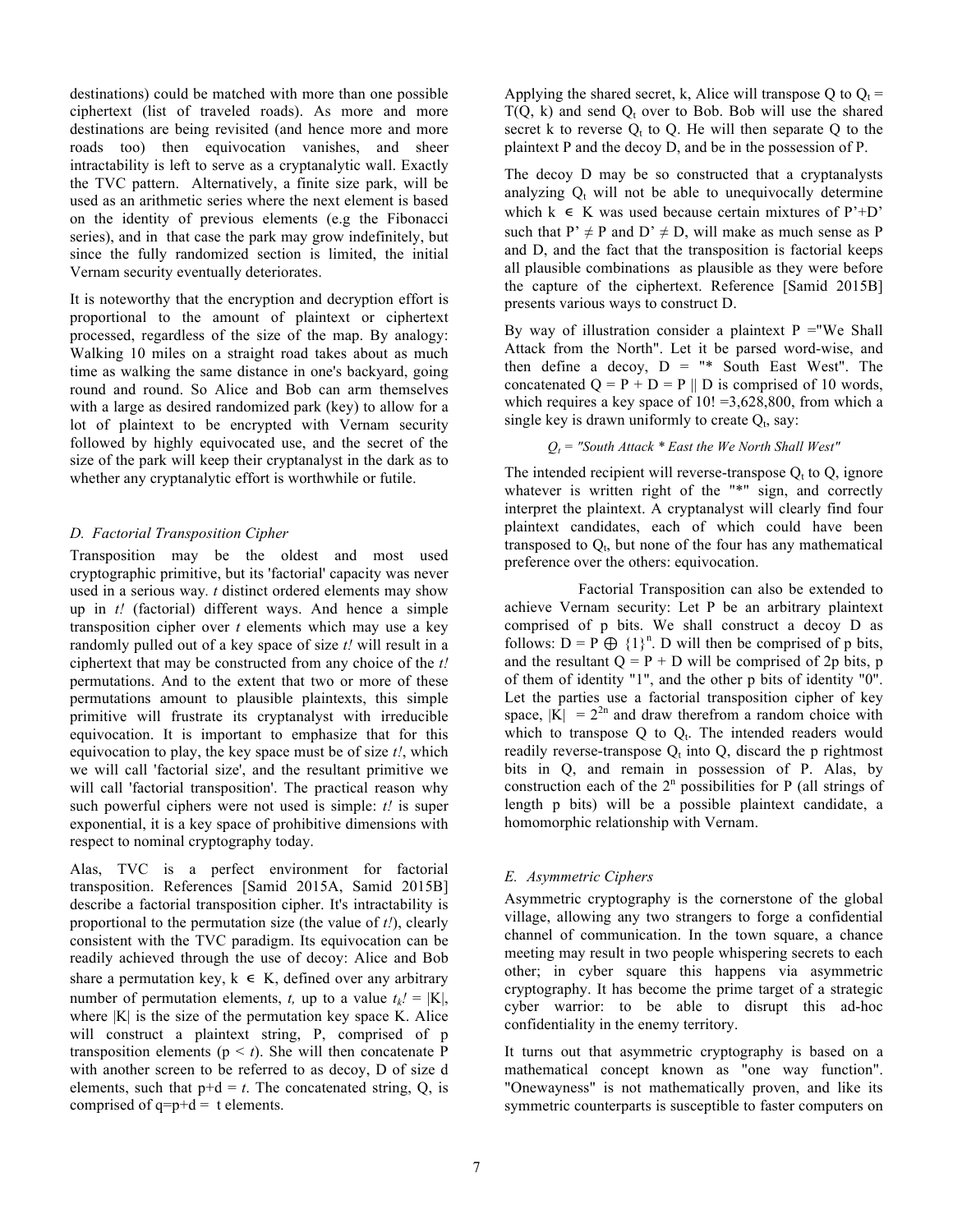one hand, and greater mathematical insight on the other hand. Consequently it is not a trustworthy device in an all out, high-stakes cyber war. Randomness to the rescue.

The impressive intellectual feat to allow two strangers to forge privacy in a hostile world where adversaries listen in to any communication, has been first achieved by Ralph Merkle on the basis of sheer randomness. The Merkle solution [Merkle 1978] was a bit unwieldy and it was soon replaced by Diffie-Hellman and others [Diffie 1976] who switched from reliable but tedious randomness to unproven, but convenient one-way functions. It is time to revisit Ralph Merkle and offer a suite of asymmetric ciphers in his spirit. One way to do it, based on the "birthday principle" is presented below.

#### *1) The Birthday Randomness Cipher*

The well known "birthday paradox" may be expressed in a counter-intuitive result that when Alice and Bob randomly and secretly choose  $\sqrt{n}$  items from an n-items set, they have a 50% chance to have selected at least one item in common. We may offer Alice and Bob an efficient procedure to determine if they indeed have selected an item in common, and if so, which is it. If the answer is in the negative, then they try again, and repeat until they succeed, at which point that common selection will serve as a shared secret, which Eve, the eavesdropper, will eventually identify by analyzing the shared-item determination procedure vis-à-vis the known selection set. Since Eve does not know either Alice's selection, nor Bob's selection, she has to test the various options, on average, through 0.5n possibilities, which will take her more time to determine the shared selection (compared to Alice and Bob). It's that time advantage that Alice and Bob can use to create a more durable shared secret. Alice and Bob may determine the n-items set, adhoc, just when it is needed. The items may be well-designed mathematical constructs, featuring any number of desired properties, where each property may assume preset allowed values. The distribution of these values may be nicely randomized, to insure the probabilistic chance for hitting a common item. Also, this ad-hoc randomization will limit Eve to chasing the shared secret on purely probabilistic grounds, without any hope for some mathematical shortcut. This lavish use of randomization stands in stark comparison to the common reliance on intractability (algorithmic complexity) for establishing a confidential channel between two strangers in cyber space. [Samid 2013].

# *2) Clocked Secrets*

A large variety of applications exploit the notion of "clocked secrets": secrets that come with a credible period of sustainability. Such are secrets that are expected to be compromised through the brute force strategy. Given a

known adversarial computing power, a secret holder will have a credible estimate for how long his or her secret would last. And based on this estimate, a user will exploit with confidence the advantage of his or her secret. All public-key/private-key pairs are so constructed, the bitcoin mining procedure is so constructed, etc. These very popular clocked secrets rely on the hopeful assumption that the attacker is not wielding a more efficient attack, and does not expose our secrets while we can still be harmed by this exposure. Alas, given that in most cases these clocked secrets are based on algorithmic complexity, which is vulnerable to further mathematical insight, one must always suspect that the secrets so protected, are secrets no more. Alternatively, one could 'drown' a secret in a large enough field of high quality randomness, relying on no algorithmic complexity, and hence limiting the attack to the brute force strategy, which is more reliably predictable than adversarial mathematical insight. So one might expect that the variety of clocked-secrets applications like trust certificates, message authentication, identity verification etc., will be based on purely randomized clocked secrets which also suffer from uncertainty regarding adversarial computing power, but are immunized against superior mathematical intelligence.

#### IV. RANDOMNESS: GENERATION, HANDLING, **DISTRIBUTION**

The future cyber warrior will prepare for the coming conflict by harvesting randomness, and getting it ready for the big outburst, as well as for the daily skirmishes. "Pure randomness" mined from nuclear phenomena is elaborate, expensive, and not readily scalable. White Noise randomness may easily lose calibration and quality, but the most handy source -- algorithms -- which is the most convenient, is also the most vulnerable. So an optimal strategy would choose all three modes, and accumulate as much as is projected to be necessary for the coming cyber war.

The Whitewood Overview [Hughes 2016] eloquently states: *"The security of the cryptography that makes much of our modern economy possible rests on the random numbers used for secret keys, public key generation, session identifiers, and many other purposes. The random number generator (RNG) is therefore a potential single point-offailure in a secure system. But despite this critical importance, there continues to be difficulty in achieving high assurance random number generation in practice. The requirements for cryptographic random numbers – uniformity and independence, unpredictability and irreproducibility, and trust and verifiability – are clear, but the range of techniques in use today to create them varies enormously in terms of satisfying those requirements. Computational methods are fundamentally deterministic and when used alone are not sufficient for cryptographic use. Physical unpredictability (entropy) is a necessary*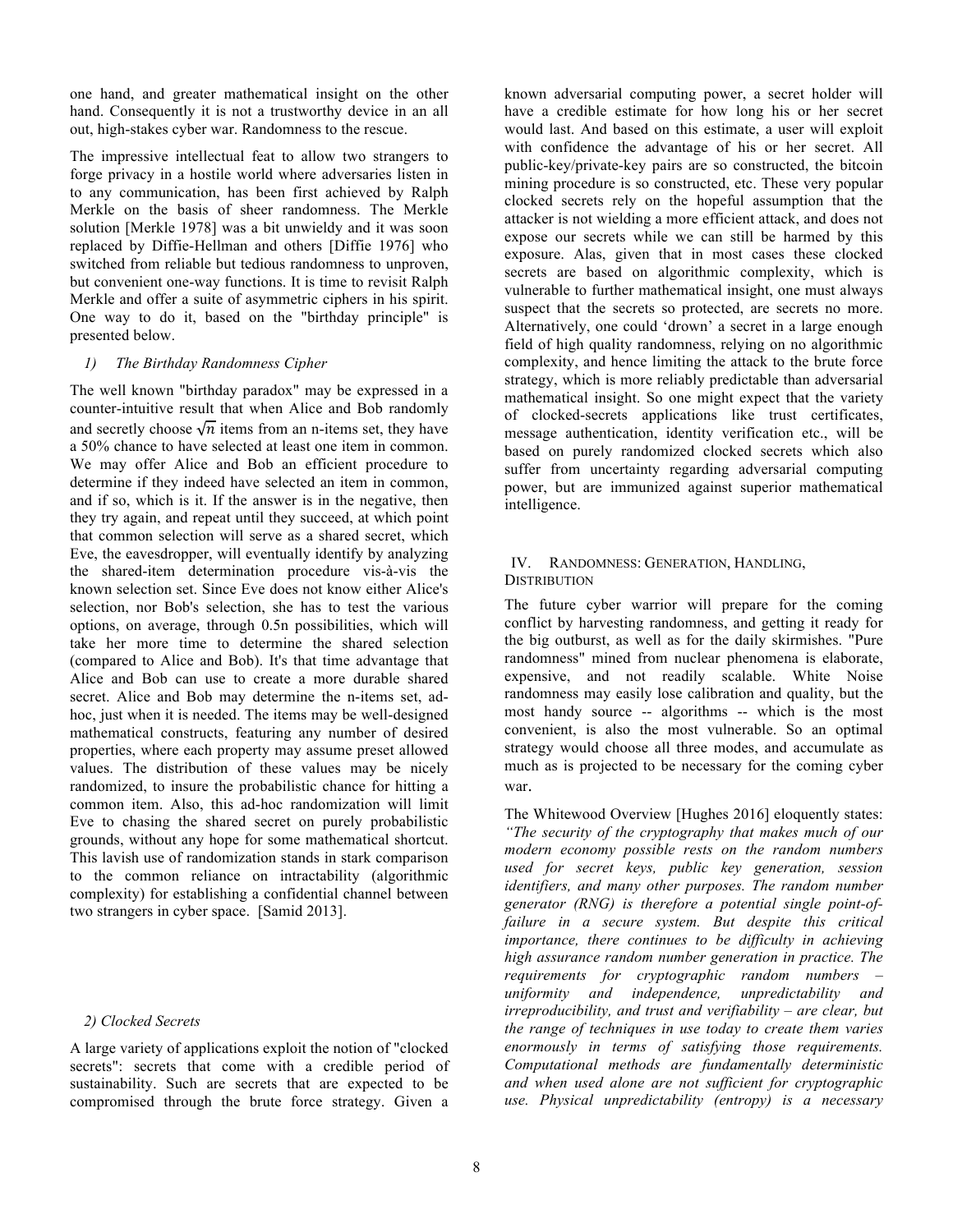*ingredient in a cryptographic RNG. Providing sufficient entropy with assurances that it cannot be known, monitored, controlled or manipulated by third parties is remarkably challenging."*

Randomness can be interpreted as the veil behind which human unknown lies hidden, or say, randomness is the boundary of human knowledge, and therefore anyone arming himself with randomness will be immunized from an adversarial superior intellect. But that works only for pure randomness, not for 'pseudo randomness,' which is a sequence that looks random but is generated with human knowledge, and reflects well-defined (although veiled) pattern.

Perfect Randomness is attributed to the prospect of a nuclear event. Niels Bohr and his pioneering cohorts prevailed against luminaries like Albert Einstein in their claim that emission of nuclear radiation is guided by no deeper cause than naked probability, and hence one can measure radiation level emitted from a radioactive isotope, and interpret it as a perfect random bit sequence. For an adversary to crack this sequence, it will have to have insight that violates the tenets of modern quantum physics, with its century old track record.

In reality, many more pedestrian phenomena are unfolding as a combined result of numerous factors, which is safely regarded as 'unknown'. Any such phenomenon could serve as a more convenient source of randomness for which even a wild imagination cannot foresee any compromise. A simple temperature sensor in a normal room will log fluctuating temperatures, which appear random. There are numerous schemes where physical phenomena generate entropy that eventually is weaved into high quality randomness. Any physical phenomena with sufficient unpredictability may be worked into a bit sequence, where the bits are mutually independent (so we assume). The bit stream does not have to be uniform; it may feature more ones than zeros, or vice versa. By interpreting the stream by pairs: " $01$ "  $\rightarrow$  0; " $10$ "  $\rightarrow$  1, discarding " $00$ " and " $11$ " such independent streams would become uniform.

Any such environmental activity measurement may be used as a seed to generate larger volumes of randomness: it is common to use a choice symmetric cipher: choosing a randomized key, K, and a randomized seed, S, the computer is reading some real time activity parameter in its environment, A, and uses it as input to the selected cipher to generate a cipher-string,  $C=Enc_K(A)$ , then computing a randomized output:  $R = C \oplus S$ , then replacing S with  $Enc_K(R \oplus C)$ .

Algorithmic randomness has seen dramatic improvements in recent years. In the late 60s and early 70s Solomonov, Kolmogorov, and Chaitin [Chaitin 1987] creatively defined a binary sequence as random, if there is no shorter program that generates it. Its intellectual beauty notwithstanding, the definition was not very useful since it is not known whether a shorter generation program does exist. The pendulum then swung to the practicality of statistical tests. A bit string was declared 'random' if it passed the proposed tests. Alas, these were heuristic tests that refer to the expected frequency of certain substrings in the analyzed randomized sequence. These tests are still in use today despite the fact that an adversary who knows the applied test, can easily fool it. These two approaches eventually synthesized into the notion of "indistinguishability": Given a cryptographic procedure where the source of randomness is in one case "perfect" and in the other case "algorithmic" – is there any distinction between these cases which can be spotted in polynomial-time? The difficulty in this approach is that a cipher designer cannot dictate to its cryptanalyst the method of attack, so per-case indistinguishability is dead-ended. Indistinguishability eventually evolved on probabilistic grounds, as first proposed by Goldwasser and Micali [Goldwasser 1984].

Adi Shamir, [Shamir 1981] the co-creator of RSA, has used his cipher to build a pseudo-random sequence, starting with a random sequence  $\overline{R}_0$ , and computing  $\overline{R}_{i+1} = R_i^e$  MOD pq where p and q are two large primes, and e is the RSA encryption key. Odd  $R_i$  are interpreted as one, and even  $R_i$ are interpreted as zero. Shamir used the "indistinguishability" test to anchor the cryptanalysis of his generator to the difficulty to crack RSA.

A host of competing proposals popped up. They were known as PRNG: pseudo random number generators. Blum and Micali [Blum 1984] designed a well received algorithm adhering to Shamir's configuration: starting with a random seed R<sub>0</sub>, one computes: R  $_{i+1}$  =  $p^{R_i}$  MOD q, where p and q are primes;  $R_i$  is interpreted as one if it is smaller than  $0.5(q-$ 1), zero otherwise. Blum and Micali then proved that these generators will pass the indistinguishability test, as long as the discrete logarithmic challenge remains intractable.

Subsequent PRNG based their efficacy on other well-known intractable computational challenges. All in all, such tie-in conditions cast PRNG into the same uncertainty that overshadows the served ciphers themselves. One might argue that this only increases the impetus to crack these anchor ciphers.

The "proof" of these number-theoretic ciphers comes with a price – they are slow, and heavy. Faster and more efficient PRNG were proposed, many of them are known as "stream ciphers" which lend themselves to very efficient hardware implementation: an arbitrary seed is bit-wise, XORed in some complex, but fixed circuitry, and in each cycle the rightmost bit is being spit out to join the random sequence. Comprehensive guidelines were developed for these PRNG but the embarrassing truth is that consistence with such design guidelines does not prove security – further mathematical insight may totally defang these 'efficient' pseudo-random number generators.

From a bird's eye view, algorithmic randomness is a randomness-expansion machine: it operates on small amount of randomness (known as seed), and it expands it to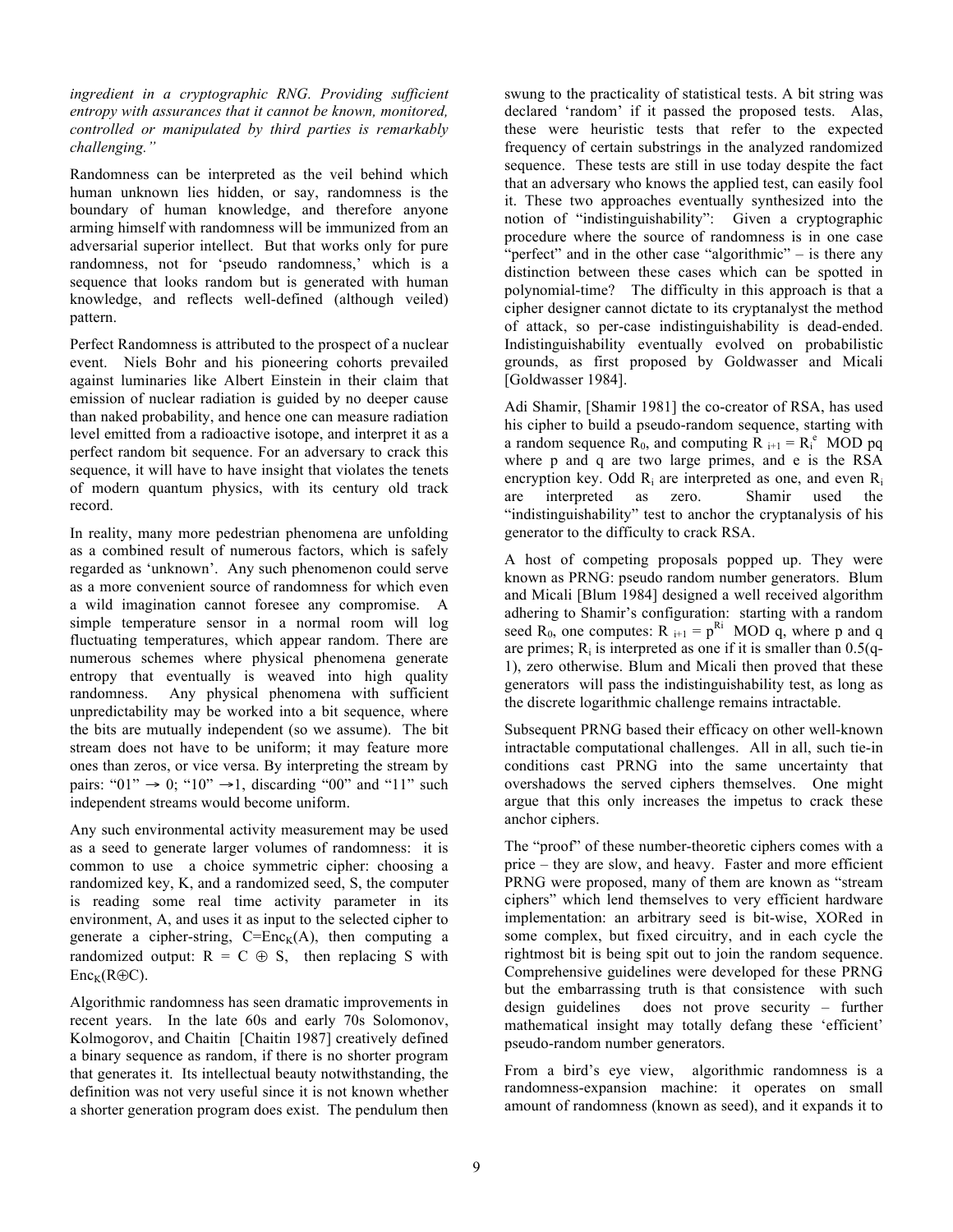a large randomized sequence. Adopting Kerckhoffs principle, [Kerchoffs 1883] we must assume the adversary knows how this machine works, and hence will compromise it, in the worst case, by applying brute force cryptanalysis. At any rate, the seed itself should be non-algorithmic in nature, so that it would not be vulnerable to an even smaller seed. Say then that a serious cryptographic shop will have to acquire non-algorithmic randomness, and use algorithmic randomness when high-quality non-algorithmic randomness is not available.

White Noise randomness can be generated 'when needed', which has a clear security advantage, because it does not exist before it is actually used, and hence there is no extended storage time in which to compromise it. Other sources need to be stored, and hence need to be guarded.

Randomness can be sealed in hardware; the bits dispensed as needed. One would opt to seal the container of the randomness, secured from software hacking.

Distribution of randomness cannot be done cryptographically because it cost one random bit to transfer one. Some fanciful quantum protocol are being developed where receipt of randomness, or of any data will come with the guarantee that no one else got hold of it. But as of today randomness must be distributed off-line, in some physical form. Because of the burden of physical exchange it stands to reason that major hubs in far away places will use big bulk exchanges that would last them for a long time. Close by parties may practice distribution by installment, which has the advantage of theft-security. If front line entities are given a small measure of randomness at a time, then if they are compromised and that randomness is revealed then the damage is limited.

Randomness which comes physically stored may be kept in a secure enclosure protected by various tamper-resistance technologies. The idea is to have the randomness erase itself upon unauthorized access.

One can envision a hierarchy of tactical randomness capsules fitted into capsule-batteries, which fit into a battery-stock, and so on, with strict marking and inventory management to insure that each stock battery, and capsule are accounted for.

A headquarters stock will have to constantly build up the inventory, ready for distribution as the cyber war dictates.

# V. RANDOMNESS: SELECTED USE CASES

In its simplest form Alice and Bob will arm themselves with twin randomness and use it in end-to-end encryption through any medium in cyber space. Deploying an effective TVC, they will be immunized against any snooping, safeguard their integrity against any fast computer, or smart cryptanalyst -- however much smarter than Alice and Bob, and much faster than their computing machines. If they manufactured the randomness on their own or bought it for cash, or otherwise acquired it in untraceable means then their communication is cryptographically secure, and the only way to breach it, is to steal the randomness from either one of them. Alice and Bob will be able to use their shared randomness wisely to maximize its utility. Specifically they will designate sensitivity levels, say: low-security, mediumsecurity, high-security, and top-security. They might use standard HTML or XML markings on their communication, like a "crypto" tag: <crypto level=high> contents </crypto>. And use different partitions of their shared randomness for each security grade. The top-security level will be dedicated to communicate what partitions of their shared randomness were used for which security grade, for the coming communications. This way their cryptanalyst will remain in the dark as to whether the following ciphertext is Vernam grade, and cryptanalysis is futile, or whether it is at 'equivocation grade' where some information can be extracted, or perhaps it is at intractability level where brute force computing will eventually extract the plaintext.

Alice and Bob will face an optimization challenge: how to best allocate their finite shared randomness. They will have to estimate how much communication they will have to service with the current stock of randomness, and based on that, they will dynamically allocate their randomness stock among the various security levels they use. If Alice and Bob happen to communicate more than they estimated then before running out of randomness, they will leverage and expand their residual stock, using algorithmic randomness, as a means of last resort.

If Alice and Bob run out of randomness to achieve Vernam security they will drop into equivocation, and then to intractability. Once at intractability stage their security level will level off. They will still be immunized against brute force cryptanalysis because the attacker will not know how much randomness they have been using.

It is important to emphasize that unlike today when local authorities may lean on crypto providers to gain stealth access, in this emerging 'randomness rising' mode, the communicators, Alice and Bob, will decide, and will be responsible for their security, and the authorities will have no third party to gain access through.

If shared randomness is to be used among a group of three or more, then the group will have to set some means of monitoring the extent of use, at least in some rough measure to insure that the deployed randomness will not be over exposed. Also dynamic randomness allocation will have to be carried out with good accountability of who used which part of it, and for how much.

Hierarchies: A hierarchical organization comprised of h echelons might have full-h-echelons shared randomness, and on top of it (h-1)-echelons shared randomness for all except the lowest echelon, and so on each echelon may be allocated an echelon specific randomness and the various communicators will use the randomness that corresponds to the lowest rank recipient.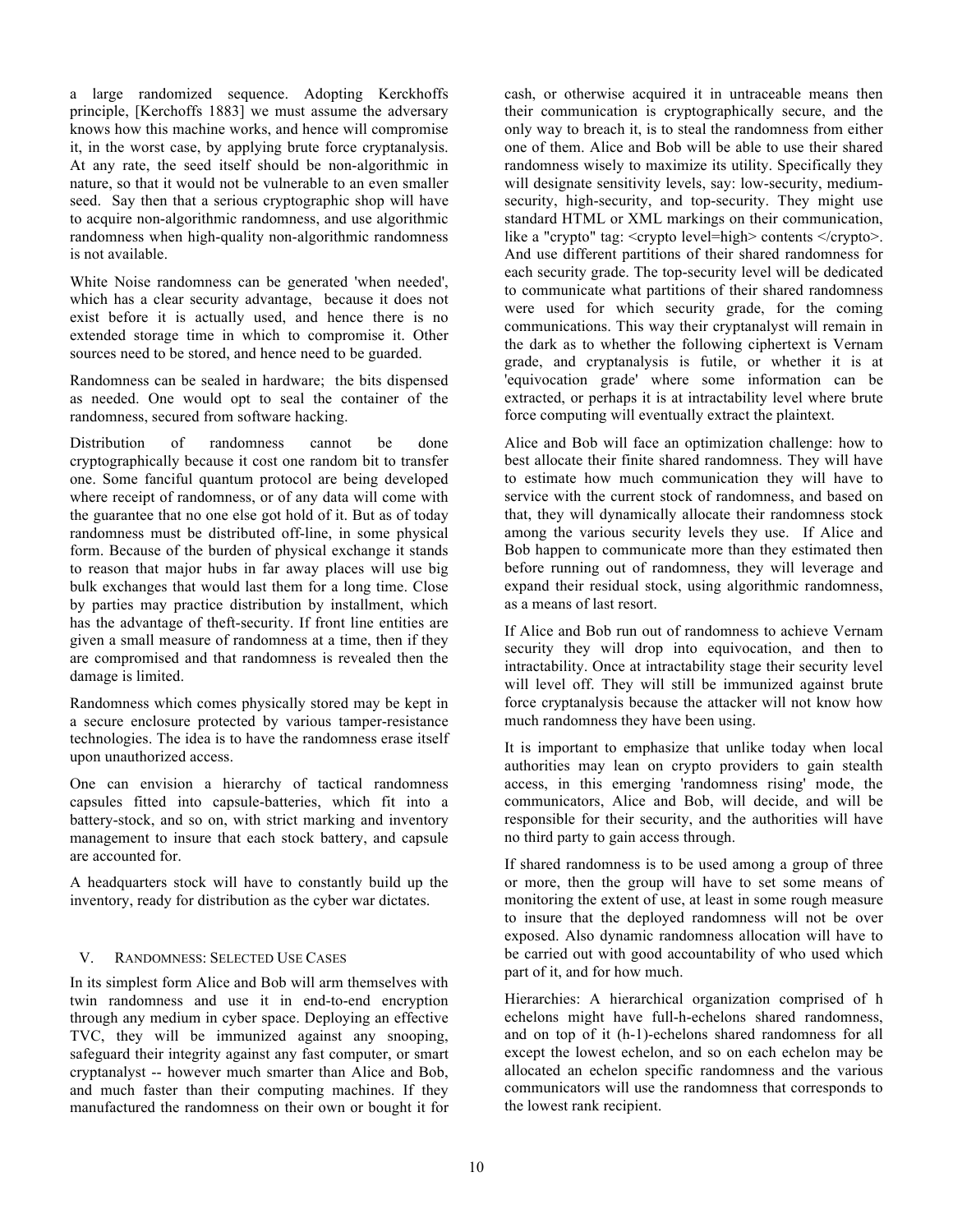Hub Configuration: a group of communicators might assign one of them to serve as the hub. The hub will share randomness with each of the members of the group. If Alice in the group wishes to communicate securely with Bob, she notifies the hub who then uses its per-member shared randomness to deliver twin randomness to Alice and Bob. This allows the group to maximize the utility of their held randomness, given that they don't know a-priori who will need to talk to whom. It offers a new risk since the hub is exposed to all the keys.

The new privacy market will feature anonymous purchase of twin randomness sticks, (or more than a couple) to be shared physically by two or more parties for end-to- end communication. Randomness capsules will be stuffed into 'egg capsules' which must be cracked in order to pull the Micro SD or other memory platform for use. Untracked, it would assure its holder that it was not compromised. [Samid 2016D]

#### *A. Identity Management*

Identity is a complexity-wolf in a simplicity sheepskin: on one hand, it is amply clear that Joe is Joe, and Ruth is Ruth, but on further thought, are people who underwent a heart transplant the same as before? What about people whose' brain has been tampered with by illness or medical intervention? If identity is DNA + life experience, would a faithfully recorded database, operated on through advanced AI, assume identity? Alan Turing himself projected that identity enigma, which is pronouncedly reflected in cyber space. The earlier strategies of capturing identity in a short code (e.g. PIN, password) have given hackers an effective entry point for their mischief. And we more and more realize that to verify identity one would have to securely acquire randomized identity data from the ever-growing data assembly that comprises identities, and then randomly query an identity claimant, to minimize the chance for a hacker to be prepared for the question based on previous identity verification sessions. The more meticulously randomized this procedure, the more difficult will it be for hackers to assume a false identity. And since falsifying identities is the foundation of system penetration, this use is the foundation for a hack-free cyber space.

# *B. The Internet of Things*

Light bulbs, thermometers, toasters, and faucets are among the tens of billions of "things" that as we speak become 'smart', namely they become active nodes in the overwhelming sprawl of the Internet of Things. Such nodes will be monitored remotely, and controlled from afar. It is a huge imagination stressor to foresee life with a mature Internet of Things (IOT) where all the devices that support our daily living will come alive wirelessly. Case in point: all the complex wiring that was always part and parcel of complex engineering assemblies will vanish: transponders will communicate through IP.

This vision is daunted, though, by the equally frightful vulnerability to hackers who will see private camera feeds, maliciously turn on machines, steal drones, flood rooms, start fires, etc. The only way to make the IOT work is through robust encryption to keep the hackers barking from the sideline, when the technology parade marches on.

Unfortunately, the majority of the IOT devices are so cheap that they cannot be fitted with the heavy-duty computing capabilities needed for today's algorithmic-complexity cryptography. Here again randomness is rising to meet the challenge. Memory technology is way advanced: we can store hundreds of gigabytes of randomness with great reliability, virtually on a pinhead. No device is too small to feature a heavy doze of randomness. Any of the ciphers described above, and the many more to come, will insure robust encryption for any IOT device, large or small, industrial or residential, critical or ordinary.

Ciphers like Walk-in-the-Park are readily implemented in hardware, and may be fitted on RFID tags, and on other passive devices.

# *C. Military Use*

Kinetic wars have not yet finished their saga, so it seems, so the next big battle will incorporate cyber war in a support posture. The combating units will be equipped with randomness capsules fitted with quick erasure buttons, to prevent falling into enemy hands. Since there would be situations where the enemy captures the randomness and compromises the communication integrity, the military will have to adopt efficient procedures to (i) minimize the damage of a compromised capsule or randomness battery, and (ii) to quickly inform all concerned of a compromised randomness pack, with associated reaction procedures.

The risk of compromised randomness can be mitigated by equipping high-risk front units with limited distribution randomness, which also means a narrow backwards communication path. Also this risk may lead to a held-back distribution strategy where large quantities of randomness are assembled in secure hubs and meted out to front units on a pack by pack basis, so that captured units will cause only minimal amount of randomness loss.

One may envision pre-stored, or hidden randomness in the field of battle. The military will likely make use of the "virgin capsule" concept, or say the "egg capsule" concept, [Samid 2016D] where a physical device must be broken like an eggshell in an irreversible fashion, so that when it looks whole it is guaranteed to not have been exposed and compromised.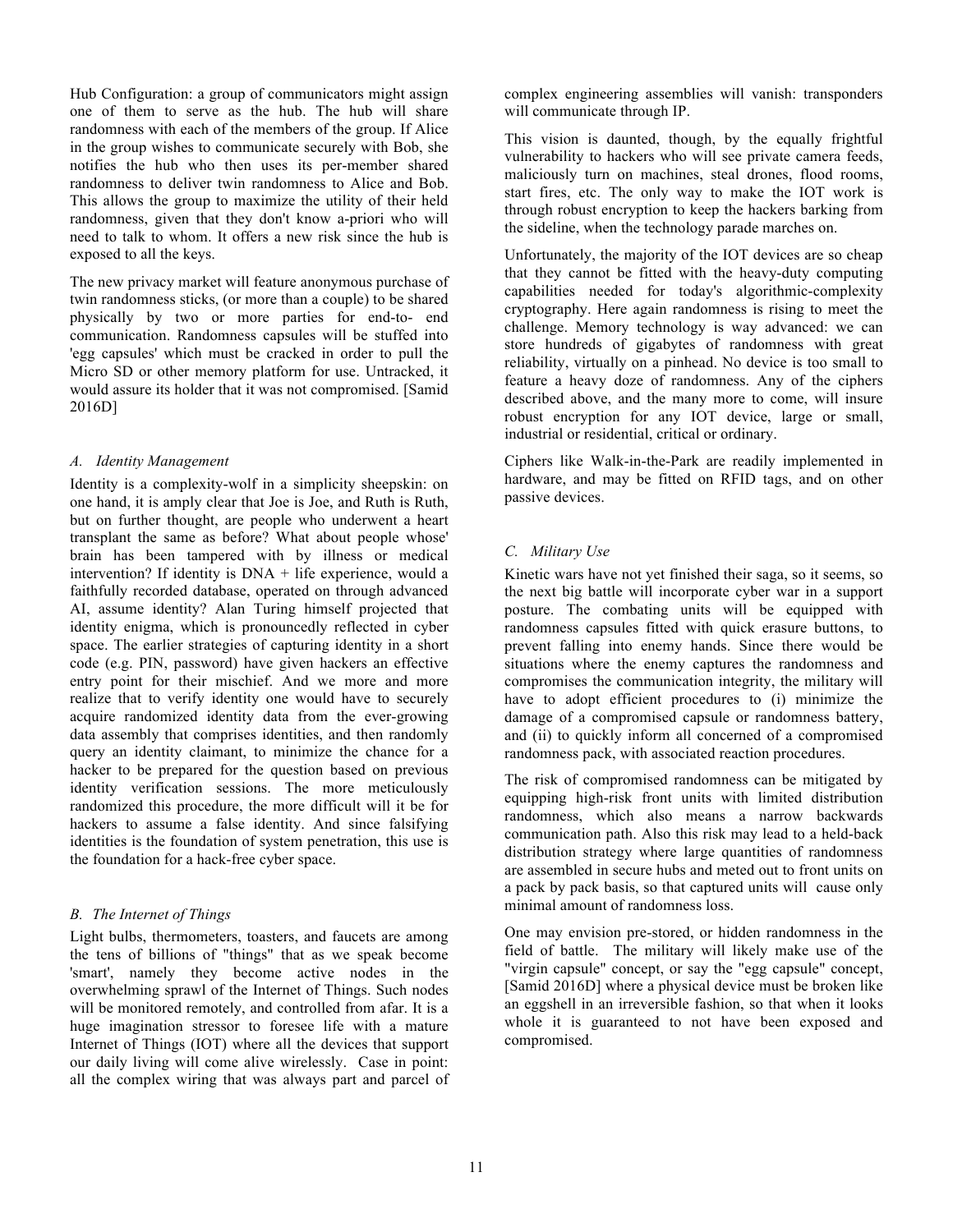#### *D. Digital Currency*

Digital money is a movement that gathers speed everywhere, following the phenomenal rise of bitcoin. In a historic perspective money as a sequence of bits is the natural next step on the abstraction ladder of money (weights, coins, paper), and the expected impact of this transformation should be no less grandiose than the former: coins-to-paper, which gave rise to the Renaissance in Europe. The present generation of crypto currencies mostly hinge on those complexity-generating algorithms, discussed before -- which lay bare before unpublished mathematical insight. Insight that once gained will be kept secret for as long as possible, to milk that currency to the utmost. And once such compromise becomes public -- the currency as a whole vanishes into thin air because any bitcoin-like crypto currency represents no real useful human wealth. The rising role of randomness will have to take over the grand vision of digital money. We will have to develop the mathematics to allow mints to increase the underlying randomness of their currency to meet any threat -- quantum or otherwise. Much as communication will be made secure by its users, opting for a sufficient quantity of randomness, so money will have to deploy the ultimate countermeasure against smart fraud -- at will high-quality randomness.

A first attempt in this direction is offered by BitMint: [Samid 2012, Samid 2016D, Samid 2015A, Samid 2015B, Samid 2014] a methodology to digitize any fiat currency, or commodity, (and any combinations thereto), and defend the integrity of the digitized money with as much randomness as desired -- commensurate with the value of the randomness-protected coin. Micro payments and ordinary coins may be minted using pseudo-randomness, where one insures that the effort to compromise the money exceeds the value of the coveted funds. For larger amounts, both the quality and the quantity of the BitMinted money will correspondingly rise. Banks, states and large commercial enterprise will be able to securely store, pay, and get paid with very large sums of BitMinted money where the ever growing quantities of randomness, of the highest quality will fend off any and all attempts to steal, defraud, or otherwise compromise the prevailing monetary system. Digital currency will become a big consumer of this more and more critical resource: high quality randomness.

# *E. Plumbing Intelligence Leaks*

Randomness may be used to deny an observer the intelligence latent is data use pattern, even if the data itself is encrypted. Obfuscation algorithms will produce randomized data to embed the 'real data' in them, such that an eavesdropper will remain ambiguous as to what is real contents, and what is a randomized fake. For example, a cyber space surfer will create fake pathways that will confuse a tracker as to where he or she has really been. Often times Alice and Bob will betray a great deal of information about their mutual business by exposing the

mere extent and pattern of their communication. To prevent this leakage Alice and Bob may establish a fixed rate bit transfer between them. If they say nothing to each other, all the bits are fully randomized. If they send a message to each other, the message is encrypted to make it look randomized, and then embedded in the otherwise random stream. To the outside observer the traffic pattern is fixed and it looks the same no matter how many or how few messages are exchanged between Alice and Bob. There are of course various means for Alice and Bob to extract the message from the randomized stream. For high intensity communicators this leakage prevention requires a hefty dose of randomness.

It is expected that in a cyber war combatants will establish such obfuscating fixed rate bit streams to suppress any intelligence leakage.

# *F. Mistrustful Collaboration*

Over seven billions of us crowd the intimate cyber neighborhood, allowing anyone to talk to everyone. Alas, we are mostly strangers to each other, and naturally apprehensive. Cryptography has emerged as a tool that is effective in inviting two (or more) mutually mistrustful parties to collaborate for their mutual benefit. The trick is to do so without requiring the parties to expose too much of their knowledge, lest it would be exploited by the other untrusted party. "Zero Knowledge" procedures have been proposed designed to pass to a party only the desired message/data/action, without also exposing anything else - procedures that prevent knowledge leakage. These procedures might prove themselves more important historically in the welfare of the planet because they don't help one to defeat the other, but to cooperate with the other. Alas, most of the prevailing zero knowledge protocols rely on algorithmic-complexity, which we have already analyzed for its fundamental deficiencies. These protocols too will be replaced with user determined knowledge leakage randomization protocols.

Let Alice and Bob be mutually aware, be parties in some ecosystem. It is impossible for Alice not to continuously pass information to Bob. Anything that Alice could have done that would be noticed by Bob, and has been done, is information. Albeit, anything that could have been done by Alice and could have been noticed by Bob, but has not been done -- also passes information to Bob. Simply put: silence is a message. So, we must limit our discussion to Alice passing a string of bits to Bob such that Bob cannot learn from it more than the size of the string, and the time of its transmission. In other words: the identities of the bits will carry no knowledge. Such would only happen if Alice passes to Bob a perfectly randomized bit string. Any deviation from this perfection will be regarded as information. We can now define a practical case to be analyzed: Alice wishes to prove to Bob that she is in possession of a secret S, which Bob is fully aware of.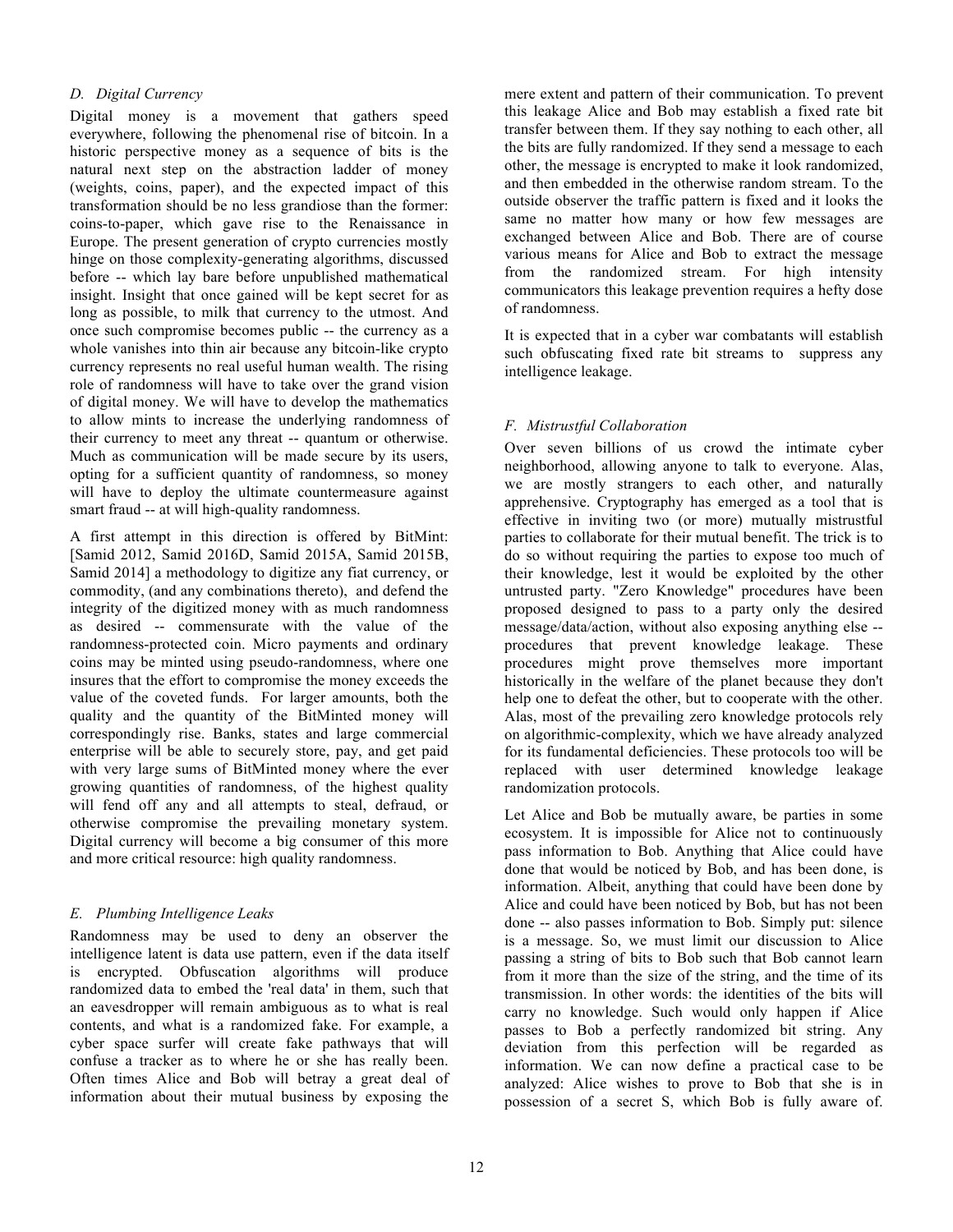However, since Alice suspects that on the other side of the line the party calls himself Bob is really Carla, who does not know the value of S, then Alice wishes to pass S to her communication partner such that if she talks to Carla, not to Bob, then Carla will learn less than a preset low limit – almost zero knowledge leakage.

The idea will be for Alice to pass to Bob a string of bits in a way that would convince Bob that Alice is in possession of the secret, S, while Carla would be stuck in a persistent entropic fog about S. This would happen by hiding a pattern for Bob to detect in a random looking string which Carla would not be able to see a pattern therein.

We describe ahead how it can be done using a string of atwill size, where the larger the string the more probable the convincing of Bob, and the denial of information from Carla. Such procedures which allow the user to determine the amount of randomization used are consistent with the randomness rising trend.

Procedure: let S be a secret held by Alice and Bob, of which Carla is ignorant but has interest in. Let S be comprised of s=2n bits. Alice would randomly flip n bits in S, to generate  $S_f$ , which is also comprised of 2n bits. Next, Alice would convey  $S_f$  to Bob. Bob, aware of S, will repeat Alice's action except for the flipping which was done through randomness which Alice kept secret. However, Bob will be able to verify that  $S_f$  and S are the same string, apart from *exactly* n bits which have an opposite identity in S and  $S_f$ . The chances for Alice to construct  $S_f$  without knowledge of S is progressively negligible for larger s values.

Carla, unaware of S, will not be able to learn much from  $S_f$ about S. In her eyes every bit in  $S_f$  has an equal chance to be what it is, or to be its opposite. By processing the secret S to a larger string, the user would increase the relevant probabilities for the integrity of the protocol. The simplicity thereto insures against some clever cryptanalytic math.

Alice may then ask Bob to flip back some f' bits from the n flipped bits that generated  $S_f$ . Bob complies, and sends back the result:  $S_{ff}$ . Alice will then verify that all the f' flipped bits are bits which she flipped in generating  $S_f$ . This way Alice will assure herself with at-will high probability that Bob is in possession of their shared secret S -- or alternatively that she talks to Bob. Carla, unaware of S, will be increasingly unlikely to be able to pick f' bits that comprise a subset of the n bits Alice flipped. This mutual reassurance between Alice and Bob cost both of them some reduction of security because the Man-in-the-Middle will know that f' bits out of the s bits in  $S_{ff}$  do not face any flipping probability.

# *G. Balance of Power*

Throughout the history of war and conflict, quality had typically a limited spread between the good and the bad, the talented and the not so talented, but the quantity gap was open ended, and projected power, deterrence, as well as determined outcome of battles. As conflicts progress into cyber space, we detect a growing gap in the quality component of power, all the while quantity is less important and its gaps less consequential. It was the talent of Alan Turing and his cohorts that cut an estimated two years of bloodletting from World War II. In the emerging conflicts, whether in the military, or in the law enforcement arena, a single Alan Turing caliber mind may defeat the entire front of a big state defense, and bring empires to their knees. Strong states, and powerful organizations naturally measure themselves by their overwhelming quantitative advantage, and are likely to miss this turn where the impact of quantity diminishes, and quality rises. On the other end, the small fish in the pond are likely to conclude that superior mathematical insight is their survival ticket, and put all their effort in developing mathematical knowledge that would surprise and defeat their smug enemies. In parallel, realizing that randomness is rising, these small fish will arm their own data assets with rings of randomness, and neutralize any computing advantage and any unique theoretical knowledge used by their enemies. All in all, the rising of randomness, and its immunity against superior smarts creates a new level playing field, which the big fish is likely to be surprised by. Countries like the United States need to prepare themselves for the new terms of the coming adversarial challenges both in the national security arena, and in the criminal sector.

#### VI. SUMMARY

This paper points out a strategic turn in cyber security where the power will be shifting from a few technology providers to the multitude of users who will decide per case how much security to use for which occasion. The users will determine the level of security for their use by determining the amount of randomness allocated for safeguarding their data. They will use a new generation of algorithms, called Trans-Vernam Ciphers, (TVC), which are immunized against a mathematical shortcut and which process any amount of selected randomness with high operational speed, and very low energy consumption.

In this new paradigm randomness will be rising to become 'cyber-oil'. Much as crude oil which for centuries was used for heating and lighting, has overnight catapulted to fuel combustion engines and revolutionize society, so today's randomness which is used in small quantities will overnight become the fuel that powers cyber security engines, and in that, levels the playing field: randomness eliminates the prevailing big gaps between the large cyber security power houses, and the little players; it wipes out the strategic gap both in computing speed, and in mathematical insight. It dictates a completely different battlefield for the coming cyber war -- let us not be caught off guard!

This new randomness-rising paradigm will imply a new era of privacy for the public along with greater challenges for law enforcement and national security concerns. The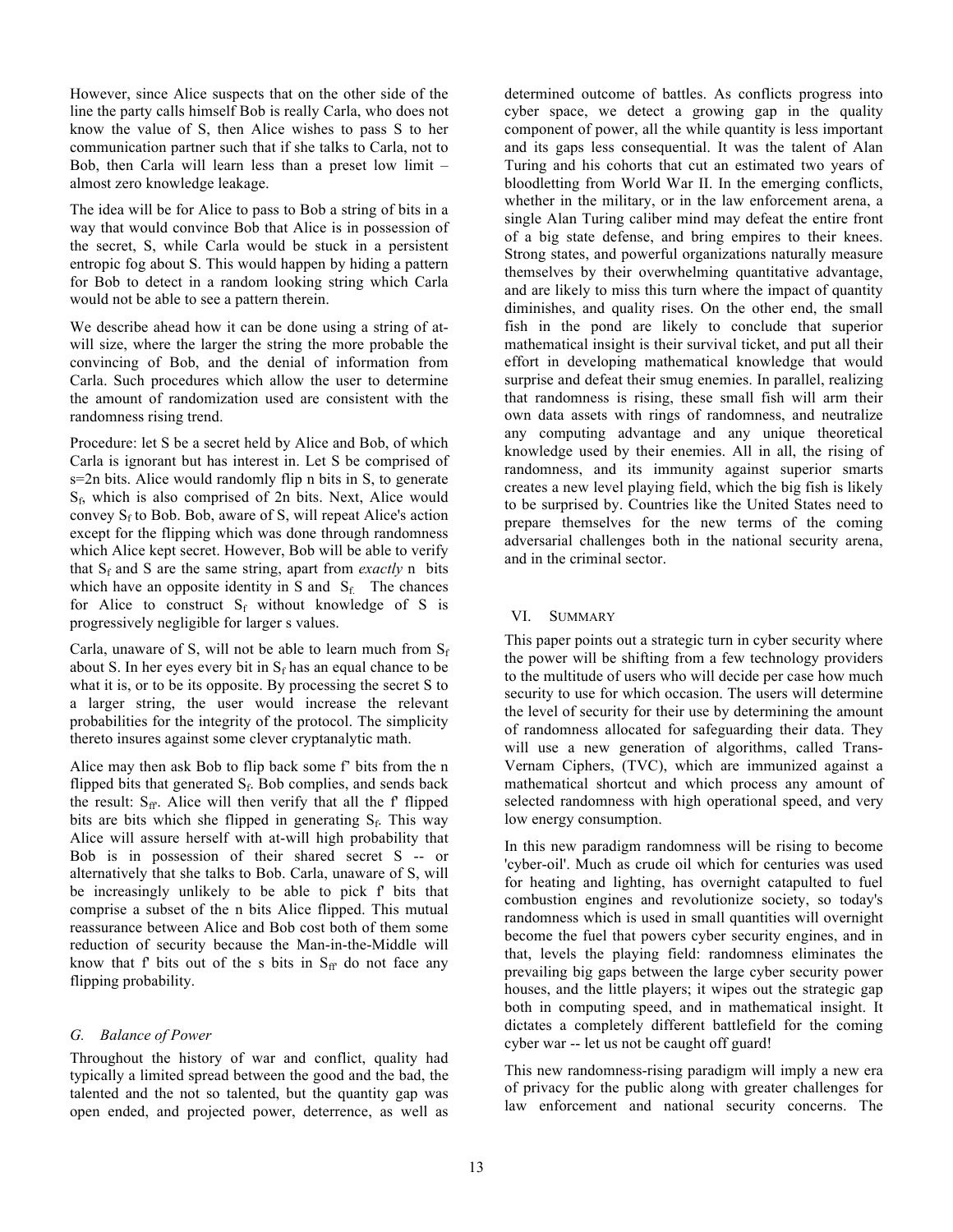emerging Internet of Things will quickly embrace the emerging paradigm, since many IOT nodes are battery constrained, but can easily use many gigabytes of randomness.

This vision is way ahead of any clear signs of its inevitability, so disbelievers have lots of ground to stand on. Alas, the coming cyber security war will be won by those who disengaged from the shackles of the present, and are paying due attention to the challenge of grabbing the high ground in the field where the coming cyber war will be raging.

The free cryptographic community (free to develop, implement, publish, and opine) finds itself with unprecedented responsibility. As we move deeper into cyberspace, we come to realize that we are all data bare, and privacy naked, and we need to put some cryptographic clothes on, to be decent, and constructive in our new and exciting role as patriotic citizens of cyber space.

# **Reference**

Aggarwal 2009: Divesh Aggrawal, Ueli Maurer "Breaking RSA Generically Is Equivalent to Factoring" Eurocrypt 2009 pp 36-53 http://www.mimuw.edu.pl/studia/materialy/notatki/warsztaty-ntacc-2010/Ueli\_Maurer\_slides\_2.pdf

Bai 2016: Shi Bai, Pierrick Gaudry, Alexander Kruppa, Emmanuel Thom´e, Paul Zimmermann. "Factorisation of RSA-220 with CADO-NFS". May 2016". https://hal.inria.fr/hal-01315738

Blum 1984: "How to Generate Cryptographically Strong Sequences of Pseudo Random Bits", M. Blum, S. Micali, SIAM Jr. of Computing, Vol 13, pages 850-864.

Canetti 2006: "Deniable Encryption" Rein Canetti, Cynthia Dwork, Moni Naor, Rafail Ostrovsky CRYPTO '97Volume 1294 of the series Lecture Notes in Computer Science pp 90-104Date: 17 May 2006

Chaitin 1987: "Algorithmic Information Theory" Chaitin G. J. Cambridge University Press.

Checkoway 2014: Stephen Checkoway et al "On the Practical Exploitability of Dual EC in TLS Implementations" http://dualec.org/DualECTLS.pdf

Diffie 1976: "New Directions in Cryptography" W. Diffie M. E. Hellman IEEE Transactions on Information Theory v. IT-22 n. 6 Nov 1976 pp644- 654

Fehr 2016: "Quantum Authentication and Encryption with Key Recycling Or: How to Re-use a One-Time Pad Even if  $P = NP$  — Safely & Feasibly Serge Fehr, Louis Salvail 18 October 2016, Cornell University Library https://arxiv.org/pdf/1610.05614.pdf

Goldwasser 1984: "Probabilistic Encryption" Goldwasser, Micali, Jr. of Computer and System Science, Vol 28, No 2, pages 270-299

Hellman 1977: "An extension of the Shannon theory approach to cryptography". IEEE Transactions on Information Theory, V. 23 , 3 1977 , pp. 289 - 294

Hirschfeld 2007: "Algorithmic Randomness and Complexity" School of Mathematics and Computing Sciences, Downey, R, Hirschfeld, D. Victoria Univ. Wellington, New Zealand. http://www-

2.dc.uba.ar/materias/azar/bibliografia/Downey2010AlgorithmicRandomnes s.pdf

Hughes 2016: "STRENGTHENING THE SECURITY FOUNDATION OF CRYPTOGRAPHY WITH WHITEWOOD'S QUANTUM-POWERED ENTROPY ENGINE" Richard Hughes, Jane Nordhold http://www.whitewoodencryption.com/wpcontent/uploads/2016/02/Strengthening\_the\_Security\_Foundation.pdf

Kamel 2016: "Towards Securing Low-Power Digital Circuit with Ultra-Low-Voltage Vdd Randomizers" ICTEAM/ELEN, Université catholique de Louvain, Belgium. http://perso.uclouvain.be/fstandae/PUBLIS/176.pdf

Kerckhoffs 1883: Auguste Kerckhoffs, « La cryptographie militaire », Journal des sciences militaires, vol. IX, pp. 5–38, Janvier 1883, pp. 161– 191, Février 1883.

Kleinjung 2009: Thorsten Kleinjung et al "Factorization of 768Bit RSA Modulus" Crypto 2010 pp333-350

http://download.springer.com/static/pdf/183/chp%253A10.1007%252F978- 3-642-14623-7\_18.pdf

Mate 2015: "Survey on Cryptographic Obfuscation" Ma ́t ́e Horva ́th 9 Oct 2015 International Association of Cryptology Research, ePrint Archive https://eprint.iacr.org/2015/412

Merkle 1978: "Secure Communications over Insecure Channels" R. C. Merkle Communications of the ACM v.21 n.4 pp294-299

Mosca 2015: "Quantum Cryptanalysis" Report from Dagstuhl Seminar 15371 Edited by Michele Mosca , Martin Roetteler , Nicolas Sendrier , and Rainer Steinwandt

http://drops.dagstuhl.de/opus/volltexte/2016/5682/pdf/dagrep\_v005\_i009\_p 001\_s15371.pdf

Nies 2008: "Computability and randomness" Niels A. The University of Auckland, Clarendon, Oxford, UK

Perlroth 2013: Perlroth Nicole, et el "N.S.A. Able to Foil Basic Safeguards of Privacy on Web" The New York Times, Sept 5, 2013 http://www.nytimes.com/2013/09/06/us/nsa-foils-much-internetencryption.html? $r=0$ 

Samid 2001A: "Re-dividing Complexity between Algorithms and Keys" G. Samid Progress in Cryptology — INDOCRYPT 2001 Volume 2247 of the series Lecture Notes in Computer Science pp 330-338

Samid 2001B: "Anonymity Management: A Blue Print For Newfound Privacy" The Second International Workshop on Information Security Applications (WISA 2001), Seoul, Korea, September 13-14, 2001 (Best Paper Award).

Samid 2001C: "Encryption Sticks (Randomats)" G. Samid ICICS 2001 Third International Conference on Information and Communications Security Xian, China 13-16 November, 2001

Samid 2002: " At-Will Intractability Up to Plaintext Equivocation Achieved via a Cryptographic Key Made As Small, or As Large As Desired - Without Computational Penalty " G. Samid, 2002 International Workshop on CRYPTOLOGY AND NETWORK SECURITY San Francisco, California, USA September 26 -- 28, 2002

Samid 2003A: "Non-Zero Entropy Ciphertexts (Stochastic Decryption): On The Possibility of One-Time-Pad Class Security With Shorter Keys" G. Samid 2003 International Workshop on CRYPTOLOGY AND NETWORK SECURITY (CANS03) Miami, Florida, USA September 24 - - 26, 2003

Samid 2003B: "Intractability Erosion: The Everpresent Threat for Secure Communication" The 7th World Multi-Conference on Systemics, Cybernetics and Informatics (SCI 2003), July 2003.

Samid 2004: "Denial Cryptography based on Graph Theory", US Patent #6,823,068

Samid 2009: "The Unending Cyber War" DGS Vitco ISBN 0-9635220-4-3 https://www.amazon.com/Unending-Cyberwar-Gideon-Samid/dp/0963522043

Samid 2012: US Patent 8229859: "Bit Currency: Transactional Trust Tools" G. Samid